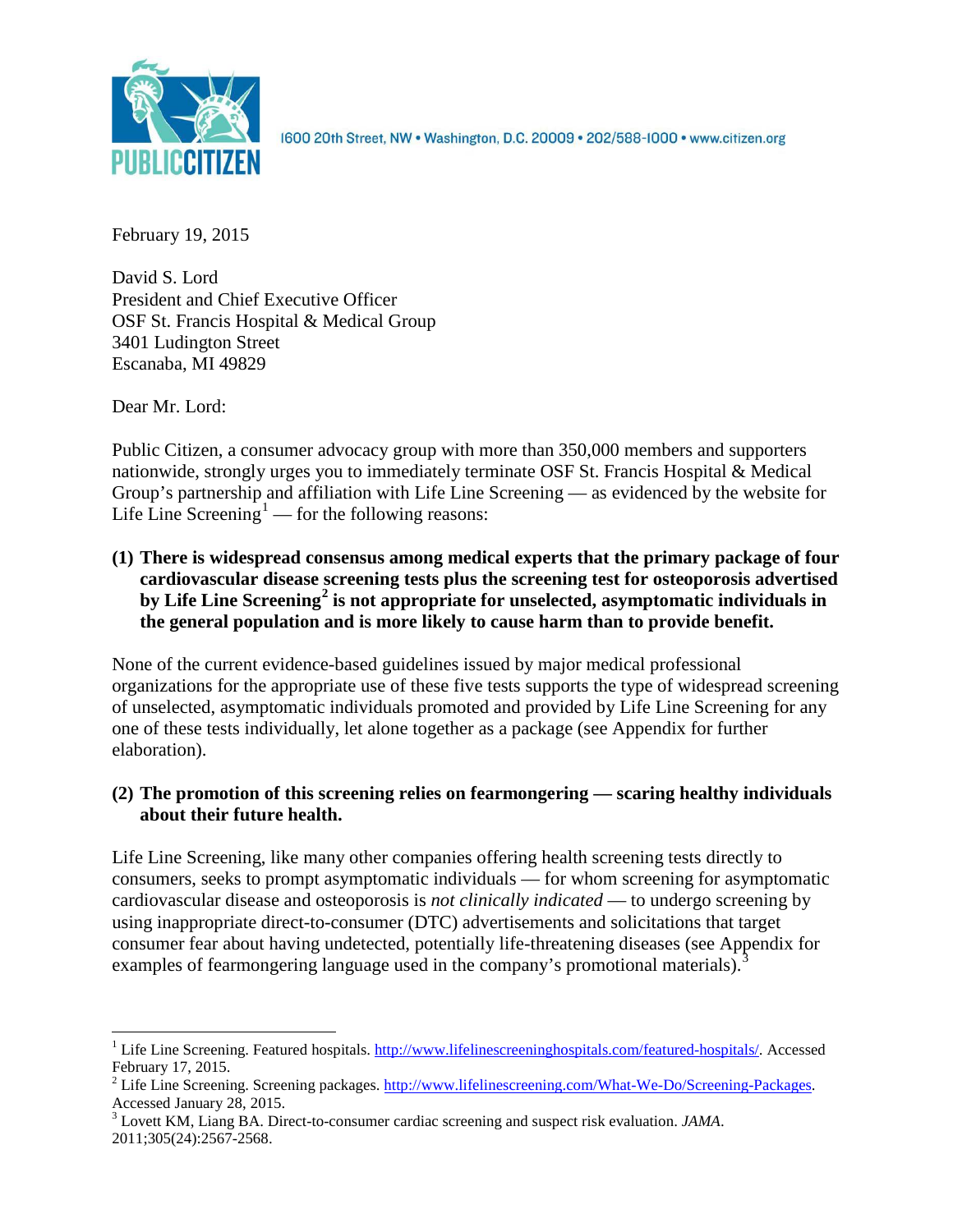### **(3) For many people, false-positive test results from this screening can lead to unfounded anxiety and additional unnecessary, risky, and costly diagnostic procedures and treatment interventions.**[4](#page-1-0),[5](#page-1-1)

Because this screening is performed broadly on *unselected, predominantly asymptomatic populations* (i.e., those not at significant risk), many people will have false**-**positive test results. False-positive results can cause unfounded anxiety and lead to additional diagnostic procedures and treatments, exposing screened individuals to additional risk of physical harm without providing offsetting benefits.

In addition to physical and psychological harms, false-positive results from medically inappropriate screening tests also cause financial harms to the people screened and to others. Unnecessary costs are borne *directly* by the screened patients/consumers for the initial screening and for some of the unnecessary follow-up testing and treatment interventions. Additionally, *indirect* cost to the broader insured population results from insurance companies passing on the costs of superfluous follow-up testing and treatment via increased premiums.

#### **(4) Screening unselected, asymptomatic people will lead to** *overdiagnosis***, which occurs when individuals are diagnosed with conditions that will never cause symptoms or death.**

Some individuals undergoing inappropriate screening will have certain true-positive abnormal results, leading to the diagnosis of conditions that will never cause symptoms or death, a problem known as overdiagnosis.<sup>[6](#page-1-2)</sup> As with false-positive test results, overdiagnosis leads to unnecessary anxiety and unnecessary medical interventions. For example, imaging tests, such as the ultrasound cardiovascular disease screening tests offered by Life Line Screening, can detect abnormalities that for many people are minor and not destined to ever progress enough to cause symptoms or death; these people cannot benefit from treatment. In fact, they can only be harmed. When healthy people are systematically encouraged to get screened, overdiagnosis and the problems caused by it are made worse.<sup>[7](#page-1-3)</sup>

# **(5) The promotion and provision of this screening is** *unethical***.**

First, it is exploitative for Life Line Screening to profit from the promotion of medically nonbeneficial testing through the use of misleading advertisements and solicitations that play on people's fear. Second, this screening violates the ethical principles of beneficence (the duty to promote good and act in the best interest of the patient and the health of society) and nonmaleficence (the duty to do no harm to patients).<sup>[8](#page-1-4),[9](#page-1-5)</sup> Finally, direct-to-consumer promotional

<span id="page-1-4"></span>2012;157(10):747-748.

<span id="page-1-5"></span><span id="page-1-0"></span><sup>4</sup> Lovett KM, Liang BA. Direct-to-consumer cardiac screening and suspect risk evaluation. *JAMA*.

<span id="page-1-1"></span><sup>2011;305(24):2567-2568.</sup> <sup>5</sup> Perry S. Buyer beware on 'direct-to-consumer' health screenings. March 21, 2012. *MinnPost.*  [http://www.minnpost.com/second-opinion/2012/03/buyer-beware-direct-consumer-health-screenings.](http://www.minnpost.com/second-opinion/2012/03/buyer-beware-direct-consumer-health-screenings) Accessed January 14, 2015.

<span id="page-1-2"></span><sup>6</sup> Welch HG, Schwartz LM, Woloshin S. *Overdiagnosed: Making People Sick in the Pursuit of Health*. 1st ed. Boston, MA: Beacon Press; 2011: at *xiv*.<br><sup>7</sup> *Ibid*. Page 44.<br><sup>8</sup> Wallace EA, Schumann JH, Weinberger SE. Ethics of commercial screening tests. *Ann Intern Med*.

<span id="page-1-3"></span>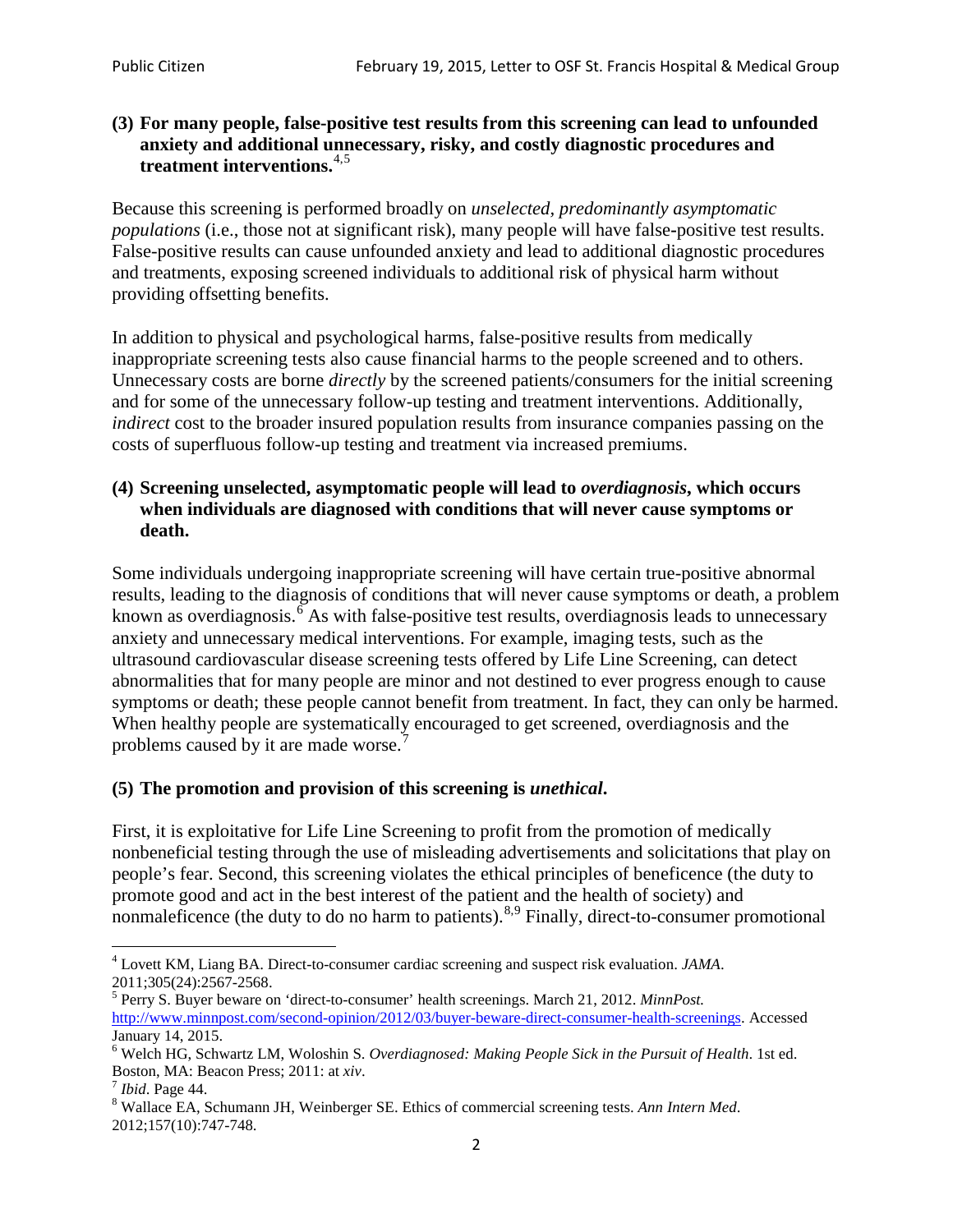materials for screening tests that fail to disclose published guidelines on recommended indications for these tests, as well as the risks of harm, violate the ethical principle of respect for persons and patient autonomy (the duty to protect and foster a patient's free, uncoerced choices). $\frac{10,11}{10,11}$  $\frac{10,11}{10,11}$  $\frac{10,11}{10,11}$  $\frac{10,11}{10,11}$ 

For these reasons, your institution's partnership with Life Line Screening does a great disservice to the community that you serve and adversely impacts public health more broadly. It is therefore imperative that your institution sever its relationship with Life Line Screening and refrain from endorsing the company's heavily promoted, nonselective, community**-**wide cardiovascular disease and osteoporosis screening programs.

Of note, many institutions like yours responded positively to similar requests from Public Citizen. In particular, on June 19, 2014, we wrote letters to 20 hospitals and medical institutions that had partnered with HealthFair, another company that inappropriately promotes similar direct-to-consumer cardiovascular disease screening tests, urging them to immediately sever their relationship with the company. [12](#page-2-2) Fifteen of the 20 institutions have informed either us or representatives of the news media that they have terminated or will be terminating their relationships with HealthFair. Public Citizen applauded these actions.

On August 11, 2014, the *Journal of the American Medical Association* published a Viewpoint article critical of hospital relationships with DTC disease screening companies.<sup>13</sup> The article co-authored by Erik Wallace, M.D., Associate Dean for the Colorado Springs Branch of the University of Colorado School of Medicine; John Schumann, M.D., Interim President, University of Oklahoma-Tulsa; and Steven Weinberger, M.D., Executive Vice President and Chief Executive Officer of the American College of Physicians, the pre**-**eminent national organization of internists — concluded as follows:

If the primary goal of hospitals and DTC screening companies is to improve the health of the populations they serve, then both entities should provide clear and convincing evidence of net benefit with the tests and treatments they offer. Given the controversy over the values and ethics of DTC screening companies and the services they offer, hospitals should clearly and publicly explain their relationships with DTC screening companies, given the lack of evidence to support mass vascular screenings. Hospitals also should justify such relationships transparently or, as Public Citizen suggests, sever such relationships.

Finally, we would also like to call to your attention the fact that on January 22, 2015, Public Citizen requested that the Federal Trade Commission investigate the advertising and promotional

<sup>&</sup>lt;sup>9</sup> Snyder L, American College of Physicians Ethics, Professionalism, and Human Rights Committee. American College of Physicians ethics manual. Sixth edition. Ann Intern Med. 2012;156(1):73-104.

<span id="page-2-0"></span><sup>&</sup>lt;sup>10</sup> Wallace EA, Schumann JH, Weinberger SE. Ethics of commercial screening tests. *Ann Intern Med*. 2012;157(10):747-748.

<span id="page-2-1"></span> $11$  Snyder L, American College of Physicians Ethics, Professionalism, and Human Rights Committee. American College of Physicians ethics manual: Sixth edition. *Ann Intern Med*. 2012;156(1):73-104.<br><sup>12</sup> Public Citizen. Letters to twenty hospitals and medical institutions asking them to end their partnerships with

<span id="page-2-2"></span>HealthFair. [http://www.citizen.org/hrg2206.](http://www.citizen.org/hrg2206) Accessed October 2, 2014.

<span id="page-2-3"></span><sup>13</sup> Wallace EA, Schumann JH, Weinberger SE. Hospital relationships with direct-to-consumer screening companies. *JAMA*. 2014;312(9):891-892. Published online August 11, 2014. doi:10.1001/jama.2014.9500.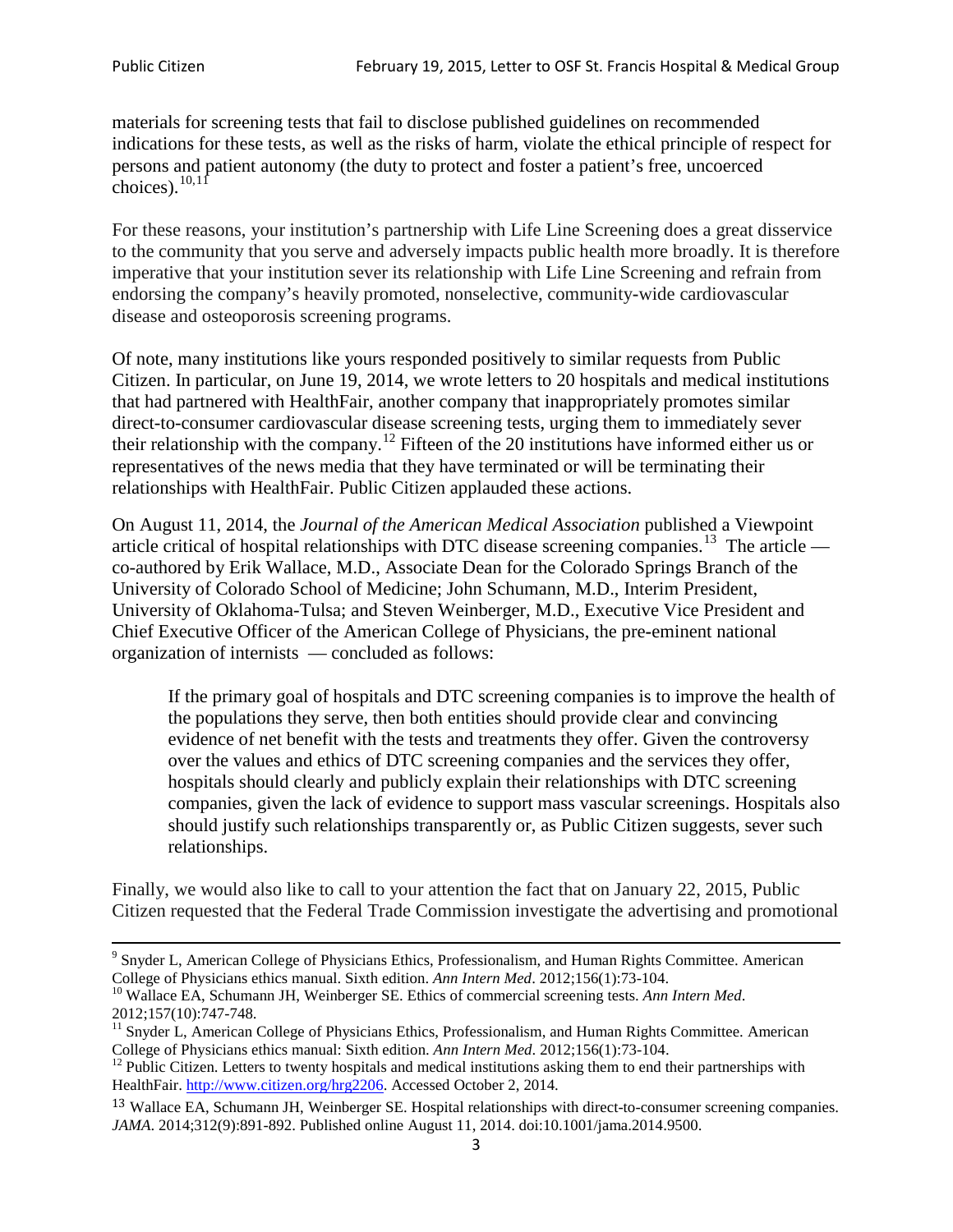activities of Life Line Screening. There is evidence that the company's advertising and promotional materials contain numerous statements that may be deceptive within the meaning of the Federal Trade Commission Act. These materials make unsubstantiated medical-benefit efficacy claims about Life Line Screening's primary cardiovascular disease and osteoporosis screening package, and they omit information material to consumers regarding the risks of adverse health-related outcomes and financial harms that may result from the screening.

Thank you for your prompt attention to this important patient safety and public health issue. Please contact us when you end your relationship with Life Line Screening.

Sincerely,

Vikram Krishnasamy, M.D., M.P.H. Researcher Public Citizen's Health Research Group

Michael Carome, M.D. **Director** Public Citizen's Health Research Group

Sidney M. Wolfe, M.D. Founder and Senior Adviser Public Citizen's Health Research Group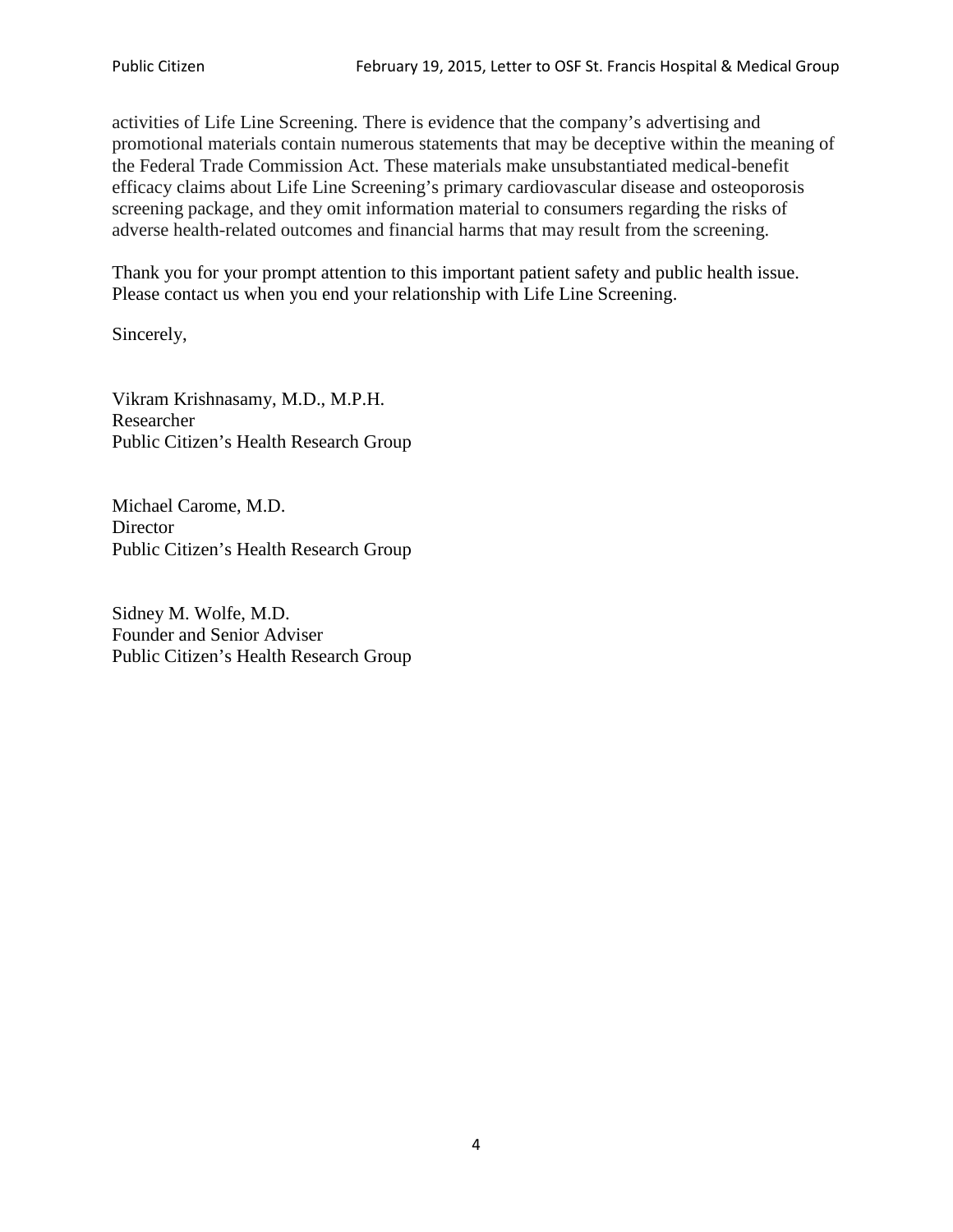# **Appendix**

### **Assessment of Cardiovascular Disease and Osteoporosis Screening Tests Offered by Life Line Screening**

Life Line Screening heavily promotes directly to consumers a package of four cardiovascular disease screening tests plus an osteoporosis risk assessment test.<sup>[14](#page-4-0),[15](#page-4-1)</sup> The four cardiovascular disease screening tests in the package are an electrocardiogram to screen for atrial fibrillation, a carotid artery ultrasound, an abdominal aortic aneurysm ultrasound, and a peripheral arterial disease test. The osteoporosis risk assessment test is an ultrasound of the heel bone to measure bone mass density.

Promotional materials describing these screening tests on the Life Line Screening website and in direct-to-consumer print solicitations mailed directly to people's homes misleadingly note the following:

Since our inception in 1993, we have screened nearly eight million people, and currently screen nearly one million people each year at over 16,000 screening events nationwide. Through this experience, we often identify serious health issues and **have helped save thousands of lives**. [16](#page-4-2) [Emphasis added]

"These screenings have **proven to be safe and accurate** in detecting your risks of stroke and vascular disease – so you and your doctor can do something about it before it's too late."<sup>[17](#page-4-3)</sup> [Emphasis added]

The Life Line Screening promotional materials recommend that adults over age 50 undergo these five screening tests annually:<sup>[18](#page-4-4),[19,](#page-4-5)[20,](#page-4-6)[21](#page-4-7),[22](#page-4-8)</sup>

Q. Who needs to be screened?

A. The answer is anyone over 50 who wants to be proactive about his or her health. …

<span id="page-4-0"></span><sup>&</sup>lt;sup>14</sup> Life Line Screening. Screening packages. [http://www.lifelinescreening.com/What-We-Do/Screening-Packages.](http://www.lifelinescreening.com/What-We-Do/Screening-Packages) AccessedJanuary 9, 2015.

<span id="page-4-1"></span><sup>&</sup>lt;sup>15</sup> Undated letter from Kevin DeWeese, Director of Clinical Operations, Life Line Screening, to a consumer.

Received November 2014.<br><sup>16</sup> Life Line Screening. Who we are. http://www.lifelinescreening.com/Who-We-Are. Accessed January 9, 2015.

<span id="page-4-3"></span><span id="page-4-2"></span><sup>&</sup>lt;sup>17</sup> Undated letter from Kevin DeWeese, Director of Clinical Operations, Life Line Screening, to a consumer. Received November 2014.

<span id="page-4-4"></span><sup>&</sup>lt;sup>18</sup> Life Line Screening. Atrial fibrillation screening. [http://www.lifelinescreening.com/What-We-Do/What-We-](http://www.lifelinescreening.com/What-We-Do/What-We-Screen-For/Atrial-Fibrillation)[Screen-For/Atrial-Fibrillation.](http://www.lifelinescreening.com/What-We-Do/What-We-Screen-For/Atrial-Fibrillation) Accessed January 9, 2015.

<span id="page-4-5"></span><sup>&</sup>lt;sup>19</sup> Life Line Screening. Carotid artery disease screening. [http://www.lifelinescreening.com/What-We-Do/What-We-](http://www.lifelinescreening.com/What-We-Do/What-We-Screen-For/Carotid-Artery-Disease)

<span id="page-4-6"></span>[Screen-For/Carotid-Artery-Disease.](http://www.lifelinescreening.com/What-We-Do/What-We-Screen-For/Carotid-Artery-Disease) Accessed January 9, 2015.<br><sup>20</sup> Life Line Screening. Abdominal aortic aneurysm screening.. http://www.lifelinescreening.com/What-We-<br>Do/What-We-Screen-For/Abdominal-Aortic-Aneurysms. Acces

<span id="page-4-7"></span> $\frac{1}{21}$  Life Line Screening. Peripheral arterial disease screening. [http://www.lifelinescreening.com/What-We-Do/What-](http://www.lifelinescreening.com/What-We-Do/What-We-Screen-For/Peripheral-Arterial-Disease)

<span id="page-4-8"></span>[We-Screen-For/Peripheral-Arterial-Disease.](http://www.lifelinescreening.com/What-We-Do/What-We-Screen-For/Peripheral-Arterial-Disease) Accessed January 9, 2015.<br><sup>22</sup> Life Line Screening. Osteoporosis screening/bone density test. [http://www.lifelinescreening.com/What-We-](http://www.lifelinescreening.com/What-We-Do/What-We-Screen-For/Osteoporosis)[Do/What-We-Screen-For/Osteoporosis.](http://www.lifelinescreening.com/What-We-Do/What-We-Screen-For/Osteoporosis) Accessed January 9, 2015.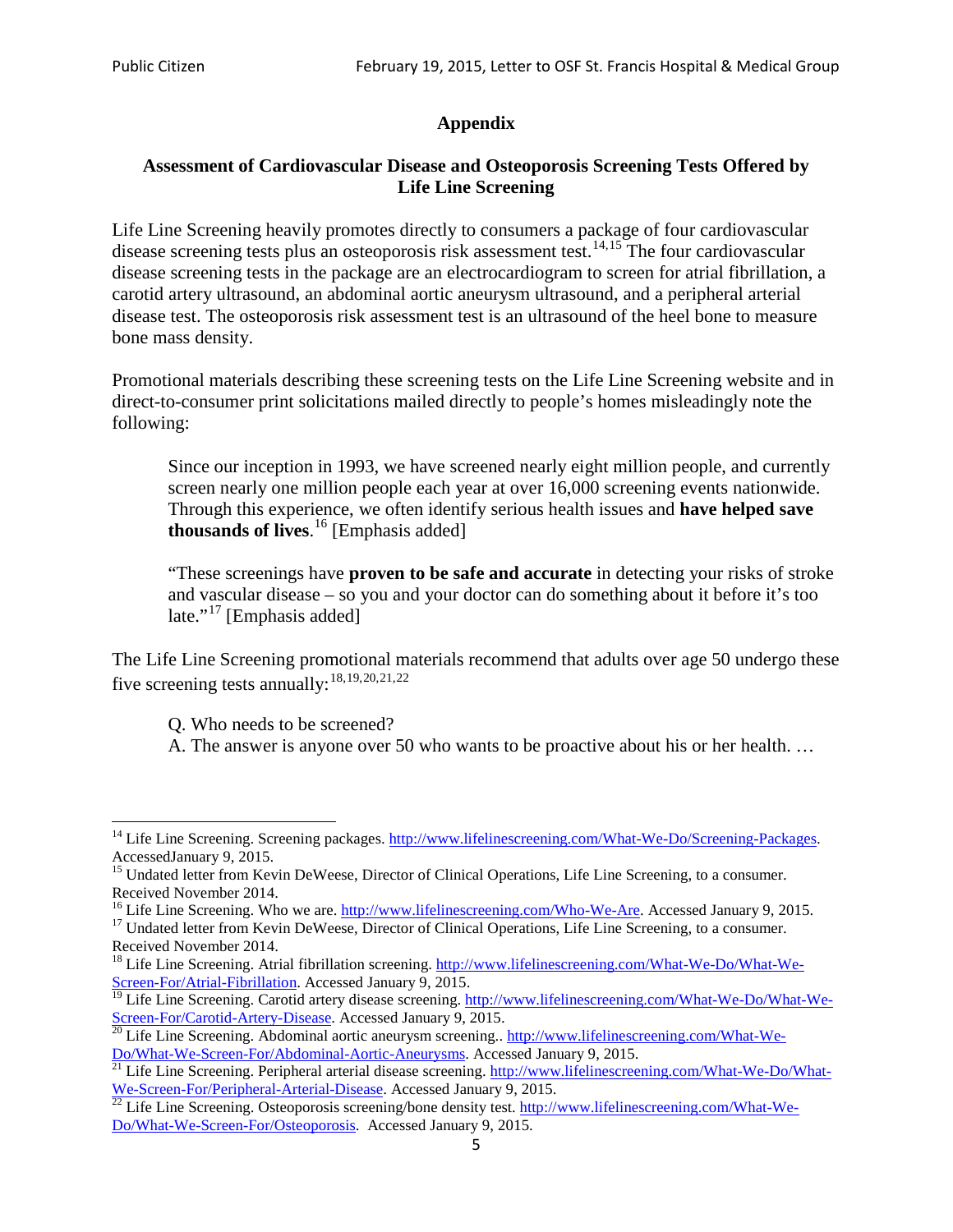However if you have a family history of stroke or heart disease, or if you have high risk factors such as being overweight, high cholesterol, smoking, or lack exercise you may wish to be screened, even if you are in your  $40^\circ$ s.<sup>[23](#page-5-0)</sup>

Life Line Screening's primary package is offered at a price of \$149, purportedly providing consumers a "savings of \$181."<sup>[24](#page-5-1)</sup>

Life Line Screening seeks to prompt asymptomatic individuals for whom screening for asymptomatic cardiovascular disease and osteoporosis is *not clinically indicated* to undergo screening by using inappropriate direct-to-consumer advertisements and solicitations that target consumer fear about having undetected, potentially life-threatening diseases.<sup>[25](#page-5-2)</sup> Examples of such statements found on Life Line Screening's website and print solicitation materials include the following:

- Website: "The absence of risk factors does **not** guarantee that a person will not die from a heart attack. In fact, 1 in 3 people who develop a myocardial infarction (MI) will not have any of the conventional risk factors, which include smoking, unhealthy diet, obesity, physical inactivity, high blood pressure, diabetes and raised lipids."[26](#page-5-3) [Emphasis in original]
- Website: "Similarly, **80% – 85% of strokes occur without warning in asymptomatic patients**, so they can only be significantly reduced by finding and treating the disease before it happens."<sup>[27](#page-5-4)</sup> [Emphasis added]
- Website: "Abdominal aortic aneurysms pose a threat because **they are usually silent until a medical emergency occurs**."[28](#page-5-5) [Emphasis added]
- Website: "**Aneurysms are a health risk because they can burst or rupture. A ruptured aneurysm can cause severe internal bleeding, which can lead to shock or even death.**"<sup>[29](#page-5-6)</sup> [Emphasis in original]
- Website: "Your carotid arteries are the two large blood vessels in your neck that supply blood to your brain. When these arteries become clogged with cholesterol, they become

<span id="page-5-0"></span><sup>&</sup>lt;sup>23</sup> Life Line Screening. Questions  $\&$  answers about Life Line Screening. Enclosure to undated letter from Kevin DeWeese, Director of Clinical Operations, Life Line Screening, to a consumer. Received November 2014.

<span id="page-5-1"></span><sup>&</sup>lt;sup>24</sup> Undated letter from Kevin DeWeese, Director of Clinical Operations, Life Line Screening, to a consumer. Received November 2014.

<span id="page-5-2"></span><sup>25</sup> Lovett KM, Liang BA. Direct-to-consumer cardiac screening and suspect risk evaluation. *JAMA*.  $2011;305(24):2567-2568$ .<br><sup>26</sup> Life Line Screening. The benefits of ultrasound screening in key cardiovascular disease areas.

<span id="page-5-3"></span>[http://www.lifelinescreeningresearch.com/the-benefits-of-ultrasound-screening/.](http://www.lifelinescreeningresearch.com/the-benefits-of-ultrasound-screening/) Accessed January 9, 2015.<br><sup>28</sup> Life Line Screening. Abdominal aortic aneurysm screening. http://www.lifelinescreening.com/What-We-<br><sup>28</sup> Life L

<span id="page-5-5"></span><span id="page-5-4"></span>[Do/What-We-Screen-For/Abdominal-Aortic-Aneurysms.](http://www.lifelinescreening.com/What-We-Do/What-We-Screen-For/Abdominal-Aortic-Aneurysms) Accessed January 9, 2015. <sup>29</sup> Life Line Screening. Abdominal aortic aneurysm (AAA).

<span id="page-5-6"></span>[http://www.lifelinescreening.com/~/media/Files/US/pdfs/FactSheetAAAupdated.ashx.](http://www.lifelinescreening.com/~/media/Files/US/pdfs/FactSheetAAAupdated.ashx) Accessed January 9, 2015.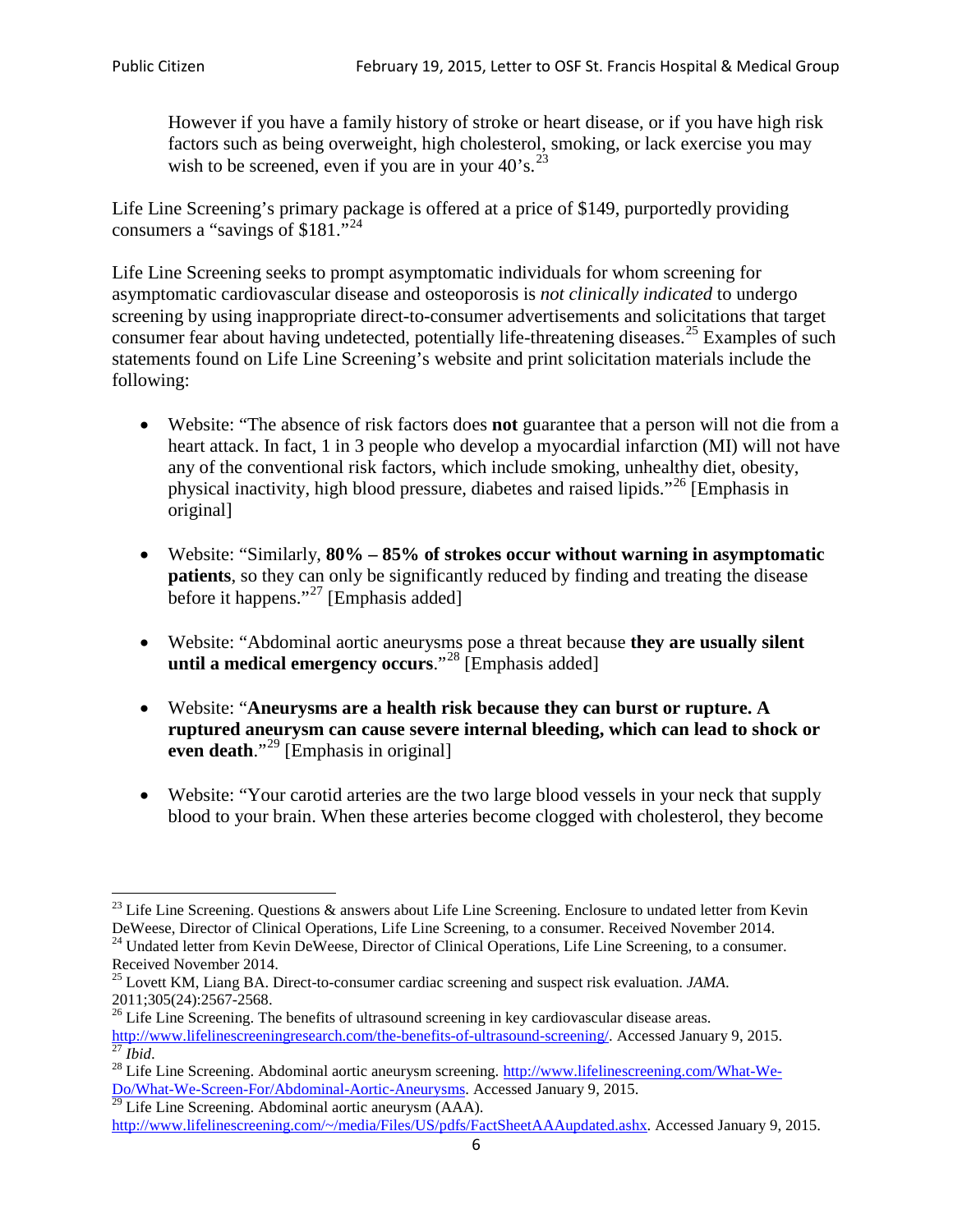**dangerously narrow**. **If a blood clot occurs in the carotid arteries, then blood cannot reach your brain and a stroke can result**. "<sup>[30](#page-6-0)</sup> [Emphasis added]

- Website: "A ruptured aortic aneurysm can cause massive internal bleeding and requires prompt emergency treatment to prevent death. **It is estimated that 80% of people with a ruptured aneurysm will die, and that many of these will die before being able to reach a hospital.**"<sup>[31](#page-6-1)</sup> [Emphasis added]
- Website: "As we age, bones begin to break down faster than new bone can be formed. Osteoporosis removes minerals from bones until they become so weak and brittle that they fracture very easily. Actions such as bending to pick up a newspaper, lifting a vacuum, or even coughing can cause a fracture. **Some fractures, such as hip fractures, may require hospitalization or major surgery, and may result in disability or even**  death."<sup>[32](#page-6-2)</sup> [Emphasis added]
- Direct-to-consumer letter: "These screenings have proven to be safe and accurate in detecting **your risks of stroke and vascular disease** – so you and your doctor **can do something about it before it's too late.**"<sup>[33](#page-6-3)</sup> [Emphasis added]
- Direct-to-consumer letter: "The lifetime risk of stroke for middle-aged men and women is 1 in 5 for women and 1 in 6 for men, and **it takes a terrible toll on families**."[34](#page-6-4) [Emphasis added]
- Direct-to-consumer letter: "Life Line Screening has conducted nearly 8 million screenings, and customers sometimes tell us they feel the **screenings saved their lives**."[35](#page-6-5) [Emphasis added]
- Direct-to-consumer letter:  $36$  "What's inside your arteries?" [Emphasis in original]

As discussed below, a review of current evidence-based guidelines and relevant scientific literature fails to provide support for use of these five tests — individually or together as a package — for widespread screening of asymptomatic individuals in the general adult population over age 50 on a one-time basis, let alone annually. For many individuals, the risks of harm outweigh the benefits of the testing. Moreover, since the tests are not clinically indicated for most people being screened, and since many people will undergo additional unnecessary testing, these screenings are resulting in financial harm to many individuals.

<span id="page-6-0"></span><sup>&</sup>lt;sup>30</sup> Life Line Screening. Carotid artery disease screening. [http://www.lifelinescreening.com/What-We-Do/What-We-](http://www.lifelinescreening.com/What-We-Do/What-We-Screen-For/Carotid-Artery-Disease)[Screen-For/Carotid-Artery-Disease.](http://www.lifelinescreening.com/What-We-Do/What-We-Screen-For/Carotid-Artery-Disease) Accessed January 9, 2015.<br><sup>31</sup> *Ibid.* 32 Life Line Screening. Osteoporosis screening/bone density test. [http://www.lifelinescreening.com/What-We-](http://www.lifelinescreening.com/What-We-Do/What-We-Screen-For/Osteoporosis)

<span id="page-6-2"></span><span id="page-6-1"></span>[Do/What-We-Screen-For/Osteoporosis.](http://www.lifelinescreening.com/What-We-Do/What-We-Screen-For/Osteoporosis) Accessed January 9, 2015. <sup>33</sup> Undated letter from Kevin DeWeese, Director of Clinical Operations, Life Line Screening, to a consumer.

<span id="page-6-3"></span>Received November 2014.<br><sup>34</sup> Ibid.

<span id="page-6-4"></span>

<span id="page-6-5"></span><sup>34</sup> *Ibid*. 35 *Ibid*. 36 *Ibid*.

<span id="page-6-6"></span>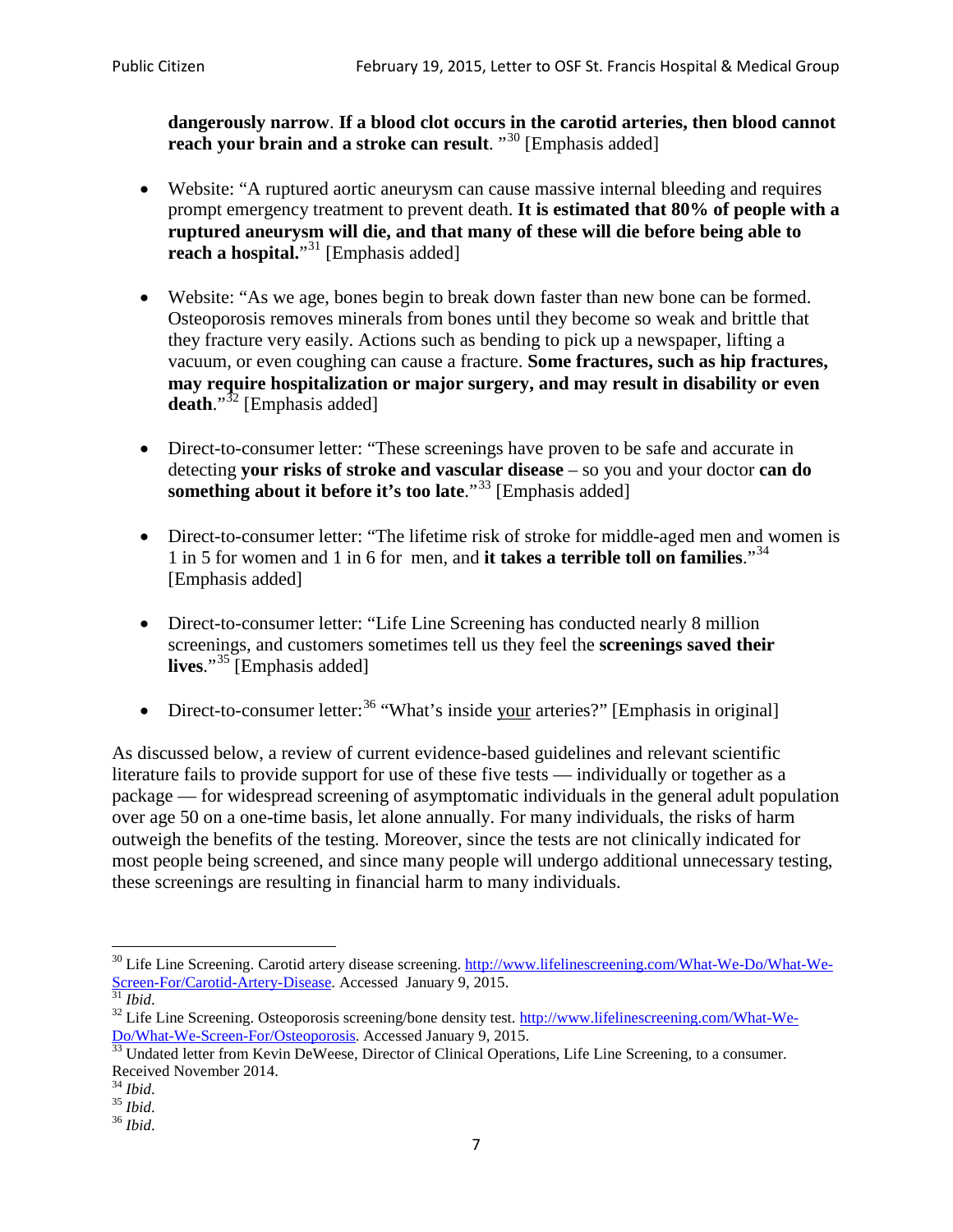Although the following screening tests sound appealing, each one either: (a) clinically benefits only appropriately selected high-risk groups of patients (rather than *all* adults over age 50); or (b) has not been scientifically proven to provide any clinically meaningful benefit to anyone. Widespread and indiscriminate use of these tests is likely to be harmful to large numbers of individuals in the general, asymptomatic population by yielding a significant number of falsepositive test results, leading to subsequent unnecessary diagnostic procedures and treatments, associated adverse effects of those procedures and treatments, and unwarranted anxiety in tested individuals. In addition, some individuals undergoing inappropriate screening will have truepositive abnormal results, but the abnormalities found will never cause symptoms or death, leading to overdiagnosis.

# **A. Atrial fibrillation screening with electrocardiogram (ECG):**

The Life Line Screening online promotional materials state:<sup>[37](#page-7-0)</sup>

Atrial Fibrillation is the most common type of heart arrhythmia (abnormal heartbeat). It occurs when the heart's upper chambers (the atria) beat irregularly or quiver. Without an effective heartbeat blood isn't pumped completely out of the atria, causing blood to pool and possibly clot. A clot can travel to other parts of the body, including the brain, where it may result in stroke.

Screening for Atrial Fibrillation

• A non-invasive procedure used to detect irregular heartbeat (a major risk factor for stroke), an Atrial Fibrillation screening is performed by attaching [ECG] electrodes above your wrists and ankles.

Who should have an atrial fibrillation screening?

• Anyone with risk factors for stroke, atrial fibrillation or carotid artery disease

How often should I get an atrial fibrillation screening?

• Annually

<span id="page-7-1"></span>However, we are not aware of any major medical professional organization that endorses widespread screening of asymptomatic patients younger than age 65 for atrial fibrillation. In addition, atrial fibrillation can be detected in most patients who have the condition simply by checking for an irregularly irregular pulse during a physical exam.

In 2011, the American Heart Association (AHA) and the American Stroke Association (ASA) jointly issued updated evidence-based guidelines for the primary prevention of stroke.<sup>[38](#page-7-1)</sup> The

<span id="page-7-0"></span><sup>&</sup>lt;sup>37</sup> Life Line Screening. Atrial fibrillation screening. [http://www.lifelinescreening.com/What-We-Do/What-We-](http://www.lifelinescreening.com/What-We-Do/What-We-Screen-For/Atrial-Fibrillation)[Screen-For/Atrial-Fibrillation.](http://www.lifelinescreening.com/What-We-Do/What-We-Screen-For/Atrial-Fibrillation) Accessed January 9, 2015.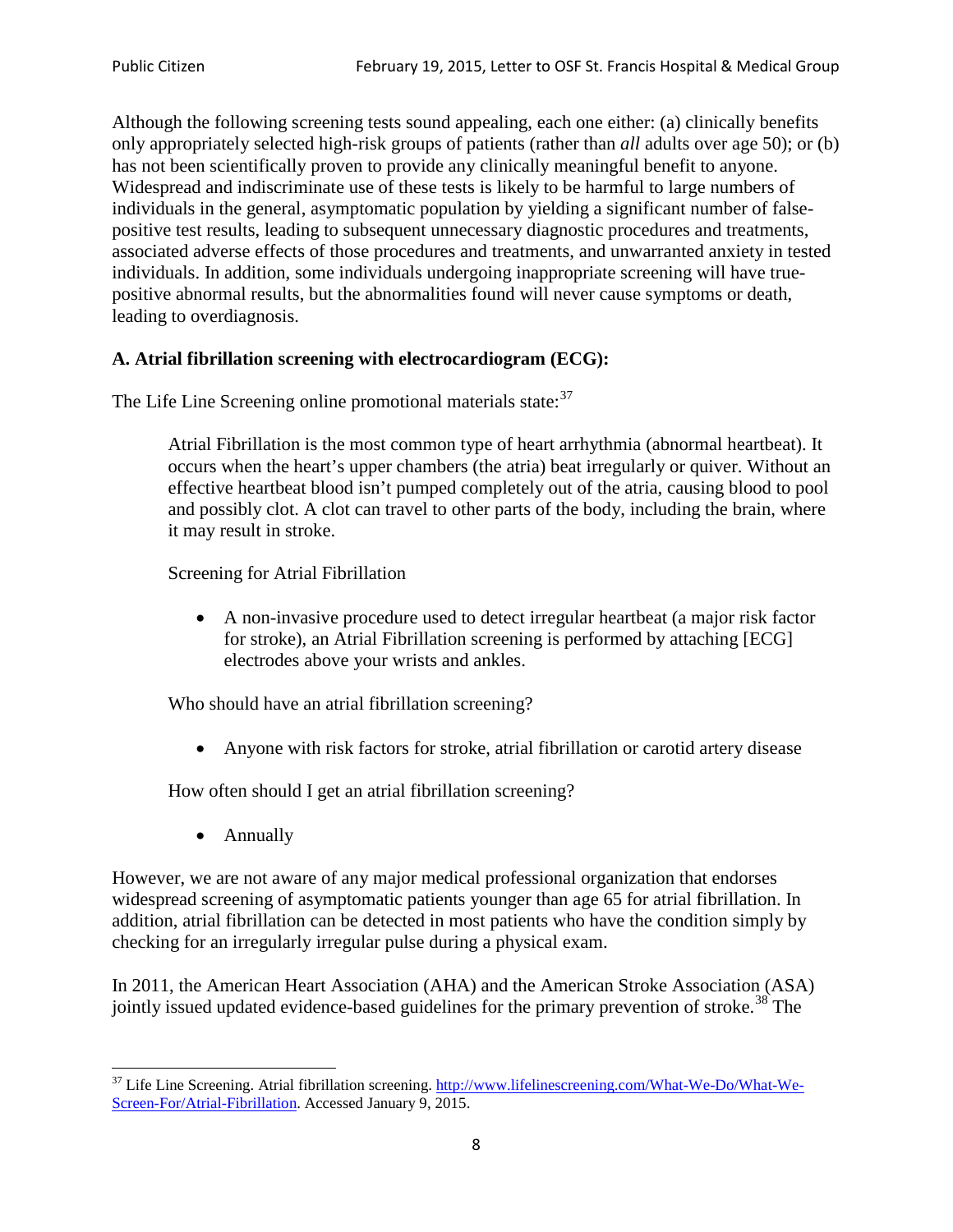American Academy of Neurology (AAN) affirmed the value of these guidelines. The 2011 AHA/ASA guidelines provided the following recommendation regarding screening for atrial fibrillation:

Active screening for atrial fibrillation in patients >65 years of age in primary care settings using pulse taking followed by an ECG as indicated can be useful.

In 2014, the AHA and the ASA issued updated evidence-based guidelines for the primary prevention of stroke.<sup>[39](#page-8-0)</sup> The AAN again affirmed the value of the updated guidelines, and the American Association of Neurological Surgeons, the Congress of Neurological Surgeons and the Preventive Cardiovascular Nurses Association endorsed them. The update provided the following recommendation regarding screening for atrial fibrillation:

Active screening for AF in the primary care setting in patients >65 years of age by pulse assessment followed by ECG as indicated can be useful.

In 2010 and 2012, the European Society of Cardiology issued evidence-based guidelines that similarly recommended that patients ages 65 and older be screened for atrial fibrillation by their primary health care providers by checking the pulse, followed by an ECG in case of irregularity. $40,41$  $40,41$ 

# **B. Stroke/Carotid Artery Ultrasound:**

The Life Line Screening online promotional materials state:<sup>[42](#page-8-3)</sup>

Your carotid arteries are the two large blood vessels in your neck that supply blood to your brain. When these arteries become clogged with cholesterol, they become dangerously narrow. If a blood clot occurs in the carotid arteries, then blood cannot reach your brain and a stroke can result. …

<sup>&</sup>lt;sup>38</sup> Goldstein LB, Bushnell CD, Adams RJ, et al. Guidelines for the primary prevention of stroke: A guideline for healthcare professionals from the American Heart Association/American Stroke Association. *Stroke*.

<sup>2011;42(2):517-584.</sup> [see page 1 for title, authors, ANA affirmation; see page 21 for recommendation]

<span id="page-8-0"></span> $\frac{2011,42(2)(317,601)}{39}$  Meschia JF, Bushnell C, Goden-Albala B, et al. Guidelines for the primary prevention of stroke: A statement for healthcare professionals from the American Heart Association/American Stroke Association. *Stroke*.

<sup>2014;45(12):3754-3832.</sup> [see page 1 for title, authors, ANA affirmation and other endorsements; see page 24 for recommendation]

<span id="page-8-1"></span><sup>40</sup> Camm AJ, Kirchhof P, Lip GYH, et al. Guidelines for the management of atrial fibrillation: The Task Force for the Management of Atrial Fibrillation of the European Society of Cardiology (ESC). *Eur Heart J*. 2010;31:2369- 2429. [See page 50]

<span id="page-8-2"></span><sup>41</sup> Camm AJ, Lip GYH, De Caterina R, et al. 2012 focused update of the ESC Guidelines for the management of atrial fibrillation: An update of the 2010 ESC Guidelines for the management of atrial fibrillation. *Eur Heart J*.

<span id="page-8-3"></span><sup>&</sup>lt;sup>2012</sup>;23(21):2719-2747. [See page 273] 42 Life Line Screening. [http://www.lifelinescreening.com/What-We-Do/What-We-](http://www.lifelinescreening.com/What-We-Do/What-We-Screen-For/Carotid-Artery-Disease)[Screen-For/Carotid-Artery-Disease.](http://www.lifelinescreening.com/What-We-Do/What-We-Screen-For/Carotid-Artery-Disease) Accessed January 9, 2015.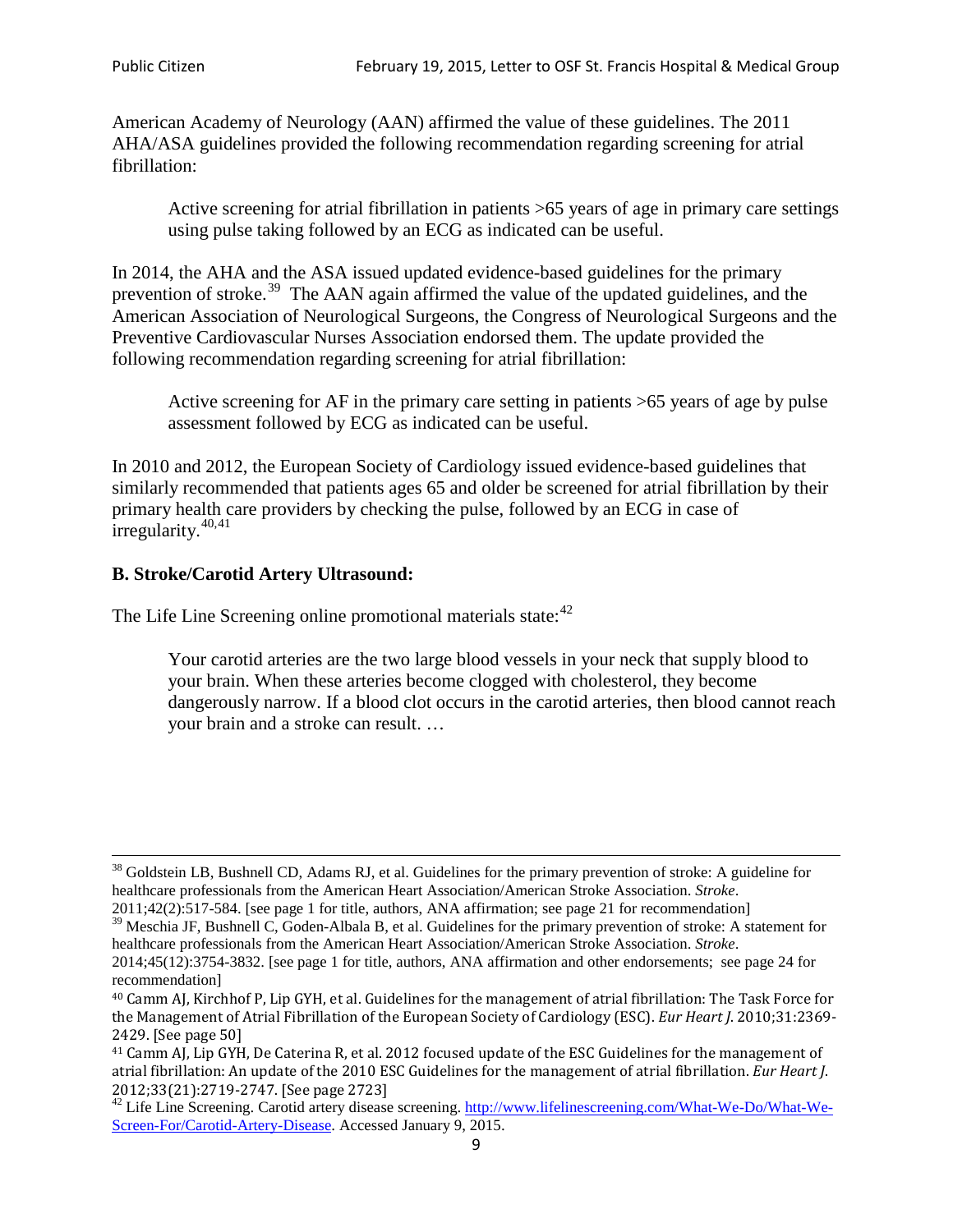Carotid Artery Disease (Plaque) Screening

• Simple, painless and non-invasive, this screening uses cutting-edge Doppler color flow ultrasound technology to create images of the carotid arteries while also measuring blood flow through them.

Who should have a carotid artery screening?

- Anyone over age 50
- Anyone over age 40 with risk factors

How often should I get a carotid artery screening?

• Annually

However, several major medical professional organizations affirmatively recommend *against* indiscriminate screening with carotid artery ultrasounds in low-risk, asymptomatic individuals, and we are not aware of any major medical professional organization that endorses such screening.

Good evidence indicates that although stroke is a leading cause of death and disability in the United States, a relatively small proportion of all disabling, unheralded strokes are due to carotid artery disease. Studies also suggest that only about 1 percent of the general population older than 65 has severe carotid artery stenosis (60 to 90 percent narrowing).<sup>[43](#page-9-0)</sup> Carotid artery stenosis is more prevalent in older adults, smokers, those with hypertension and those with heart disease; unfortunately, research has not found any single risk factor or clinically useful risk stratification tool that can reliably and accurately distinguish people who have clinically important carotid artery stenosis from those who do not.<sup>[44](#page-9-1)</sup>

In 2006, the AHA and the ASA issued a series of evidence-based guidelines for the primary prevention of stroke.[45](#page-9-2) The value of the guidelines was affirmed by the AAN. Although the guidelines did not include a specific recommendation about screening the general population for asymptomatic carotid stenosis, they did state the following:

Although highly selected patients may benefit, screening of general populations for asymptomatic carotid stenosis is unlikely to be cost-effective. The cost-effectiveness of even a one-time screening approach would be highly dependent on the ability to identify a group of persons with a high pretest likelihood of having high-grade asymptomatic disease, the availability of a screening test with a very high sensitivity and specificity when used on a side-scale basis, and very low perioperative complication rates.

<span id="page-9-0"></span> $^{43}$  U.S. Preventive Services Task Force. Screening for carotid artery stenosis: U.S. Preventive Services Task Force recommendation statement. Ann Intern Med. 2007;147(12):854-859.

<span id="page-9-2"></span><span id="page-9-1"></span><sup>&</sup>lt;sup>44</sup> *Ibid*. <sup>45</sup> Goldstein LB, Adams R, Alberts MJ, et al. Primary prevention of ischemic stroke: A guideline from the American <sup>45</sup> Goldstein LB, Adams R, Alberts MJ, et al. Primary prevention of ischemic stroke: A guide Heart Association/American Stroke Association Stroke Council. *Stroke*. 2006;37(6):1583-633.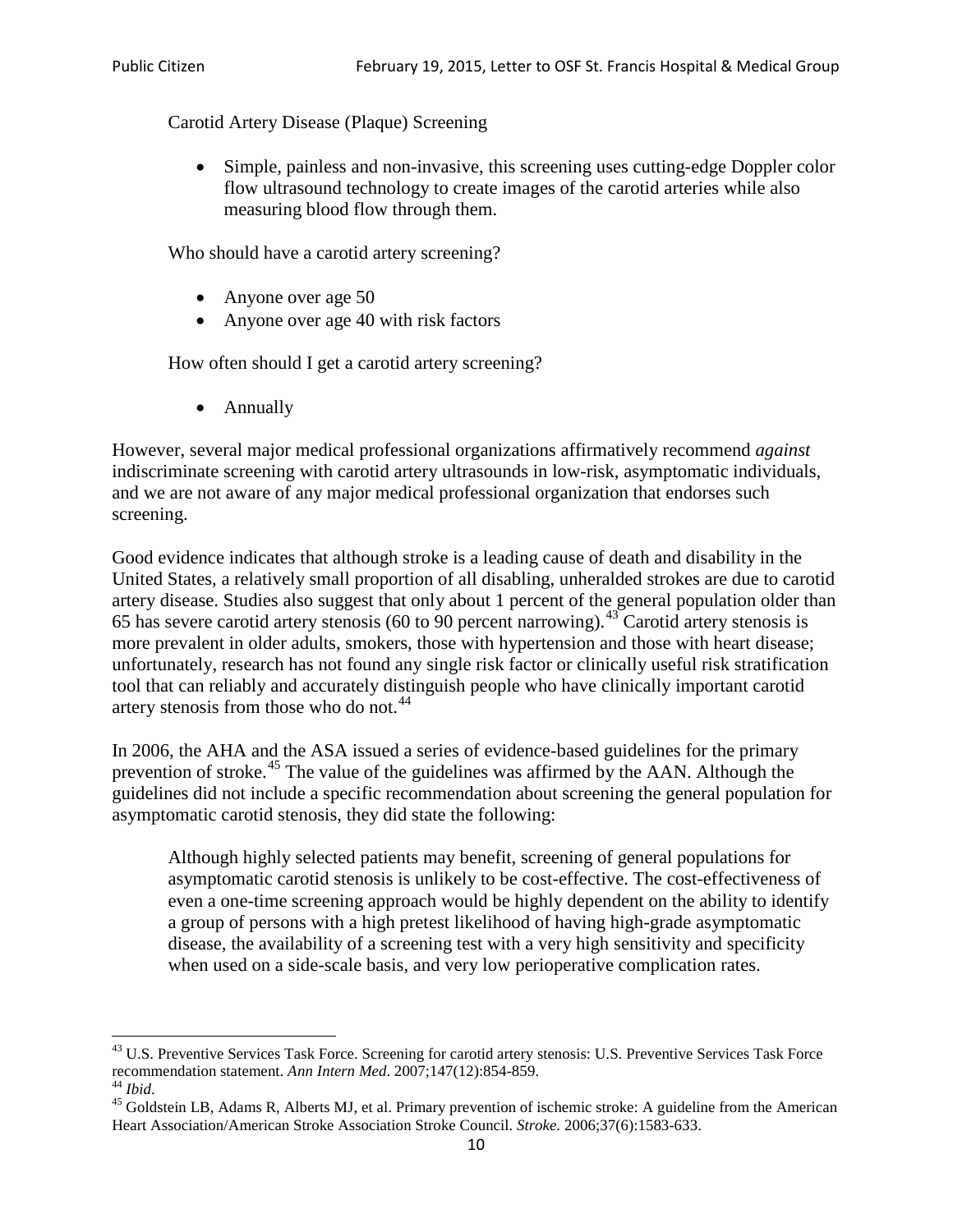These conditions for cost-effective screening are not met for carotid artery ultrasound screening of asymptomatic individuals in the general population, as discussed below.

In 2011, the AHA and the ASA issued updated guidelines for the primary prevention of stroke, the value of which was again affirmed by the  $AAN<sup>46</sup>$  $AAN<sup>46</sup>$  $AAN<sup>46</sup>$ . The updated guidelines stated the following:

Population screening for asymptomatic carotid artery stenosis is not recommended.

In 2014, the AHA and the ASA issued updated guidelines for the primary prevention of stroke.<sup>47</sup> The AAN again affirmed the value of the updated guidelines, and the American Association of Neurological Surgeons, the Congress of Neurological Surgeons, and the Preventive Cardiovascular Nurses Association endorsed them. The updated guidelines stated the following:

Screening low-risk populations for asymptomatic carotid artery stenosis is not recommended.

In 2007, the U.S. Preventive Services Task Force (USPSTF) issued an evidence-based grade D recommendation *against* screening for asymptomatic carotid artery stenosis in the general population.[48](#page-10-2) In making this a grade D recommendation, the USPSTF concluded with moderate certainty that for individuals with asymptomatic carotid artery stenosis, the benefits of screening do not outweigh the harms. It noted, in particular, the following:

#### **Importance**

Good evidence indicates that although stroke is a leading cause of death and disability in the United States, a relatively small proportion of all disabling, unheralded strokes is due to [carotid artery stenosis].

#### **Detection**

The most feasible screening test for severe [carotid artery stenosis] (for example, 60% to 99% stenosis) is duplex ultrasonography. Good evidence indicates that this test has moderate sensitivity and specificity and yields many false-positive results. A positive result on duplex ultrasonography is often confirmed by digital subtraction angiography, which is more accurate but can cause serious adverse events. Noninvasive confirmatory tests, such as magnetic resonance angiography, involve some inaccuracy. Given these facts, some people with false-positive test results may receive unnecessary invasive carotid endarterectomy surgery.

<span id="page-10-0"></span><sup>&</sup>lt;sup>46</sup> Goldstein LB, Bushnell CD, Adams RJ, et al. Guidelines for the primary prevention of stroke: A guideline for healthcare professionals from the American Heart Association/American Stroke Association. *Stroke*.<br>2011;42(2):517-584. [see page 1 for title, authors, ANA affirmation; see page 25 for recommendation]

<span id="page-10-1"></span><sup>&</sup>lt;sup>47</sup> Meschia JF, Bushnell C, Goden-Albala B, et al. Guidelines for the primary prevention of stroke: A statement for healthcare professionals from the American Heart Association/American Stroke Association. *Stroke*. 2014;45(12):3754-3832. [see page 1 for title, authors, ANA affirmation and other endorsements; see page 30 for

recommendation]

<span id="page-10-2"></span><sup>&</sup>lt;sup>48</sup> U.S. Preventive Services Task Force. Screening for carotid artery stenosis: U.S. Preventive Services Task Force recommendation statement. *Ann Intern Med*. 2007;147(12):854-9.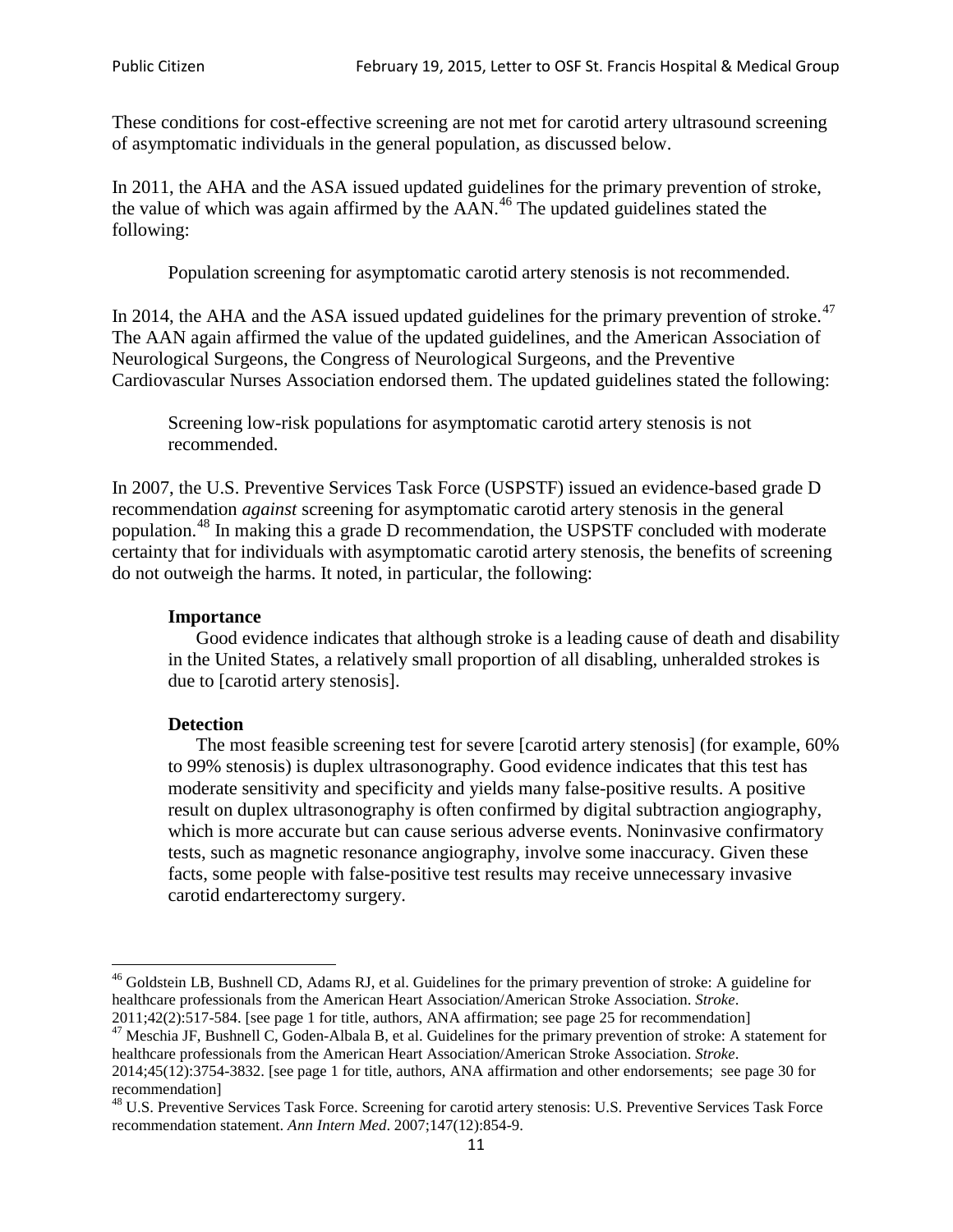#### **Benefits of Detection and Early Intervention**

Good evidence indicates that in selected, high-risk trial participants with asymptomatic severe [carotid artery stenosis], carotid endarterectomy by selected surgeons reduces the 5-year absolute incidence of all strokes or perioperative death by approximately 5%. These benefits would be less among asymptomatic people in the general population. For the general primary care population, the benefits are judged to be no greater than small.

### **Harms of Detection and Early Intervention**

Good evidence indicates that both the testing strategy and the treatment with carotid endarterectomy can cause harms. A testing strategy that includes angiography will itself cause some strokes. A testing strategy that does not include angiography will cause some strokes by leading to carotid endarterectomy in people who do not have severe [carotid artery stenosis]. In excellent centers, carotid endarterectomy is associated with a 30-day stroke or mortality rate of about 3%; some areas have higher rates. These harms are judged to be no less than small.

In July 2014, the USPSTF issued an updated recommendation against screening for asymptomatic carotid artery stenosis in the general population.<sup>[49](#page-11-0)</sup> In reaffirming its prior recommendation, the USPSTF concluded with moderate certainty that the harms of screening for asymptomatic carotid artery stenosis outweigh the benefits. The USPSTF presented the following updated rationale: $50$ 

#### **Importance**

Stroke is a leading cause of death and disability in the United States. Although asymptomatic carotid artery stenosis is a risk factor for stroke, it causes a relatively small proportion of strokes.

#### **Detection**

The most feasible screening test for carotid artery stenosis (defined as 60% to 99% stenosis) is ultrasonography. Although adequate evidence indicates that this test has high sensitivity and specificity, in practice, ultrasonography yields many false-positive results in the general population, which has a low prevalence of carotid artery stenosis (approximately 0.5% to 1%). There are no externally validated, reliable tools that can determine who is at increased risk for carotid artery stenosis or for stroke when carotid artery stenosis is present. Adequate evidence indicates that the accuracy of screening by auscultation of the neck is poor.

# **Benefits of Detection and Early Intervention**

There is no direct evidence on the benefits of screening for carotid artery stenosis. Adequate evidence indicates that in selected trial participants with asymptomatic carotid artery stenosis, carotid endarterectomy (CEA) performed by selected surgeons reduces the absolute incidence of all strokes or perioperative death by approximately 3.5%

<span id="page-11-0"></span><sup>&</sup>lt;sup>49</sup> LeFevre on behalf of the U.S. Preventive Services Task Force. Screening for asymptomatic carotid artery stenosis: U.S. Preventive Services Task Force Recommendation Statement. *Ann Intern Med*. Published online July 8, 2014. doi:10.7326/M14-1333. <sup>50</sup> *Ibid*.

<span id="page-11-1"></span>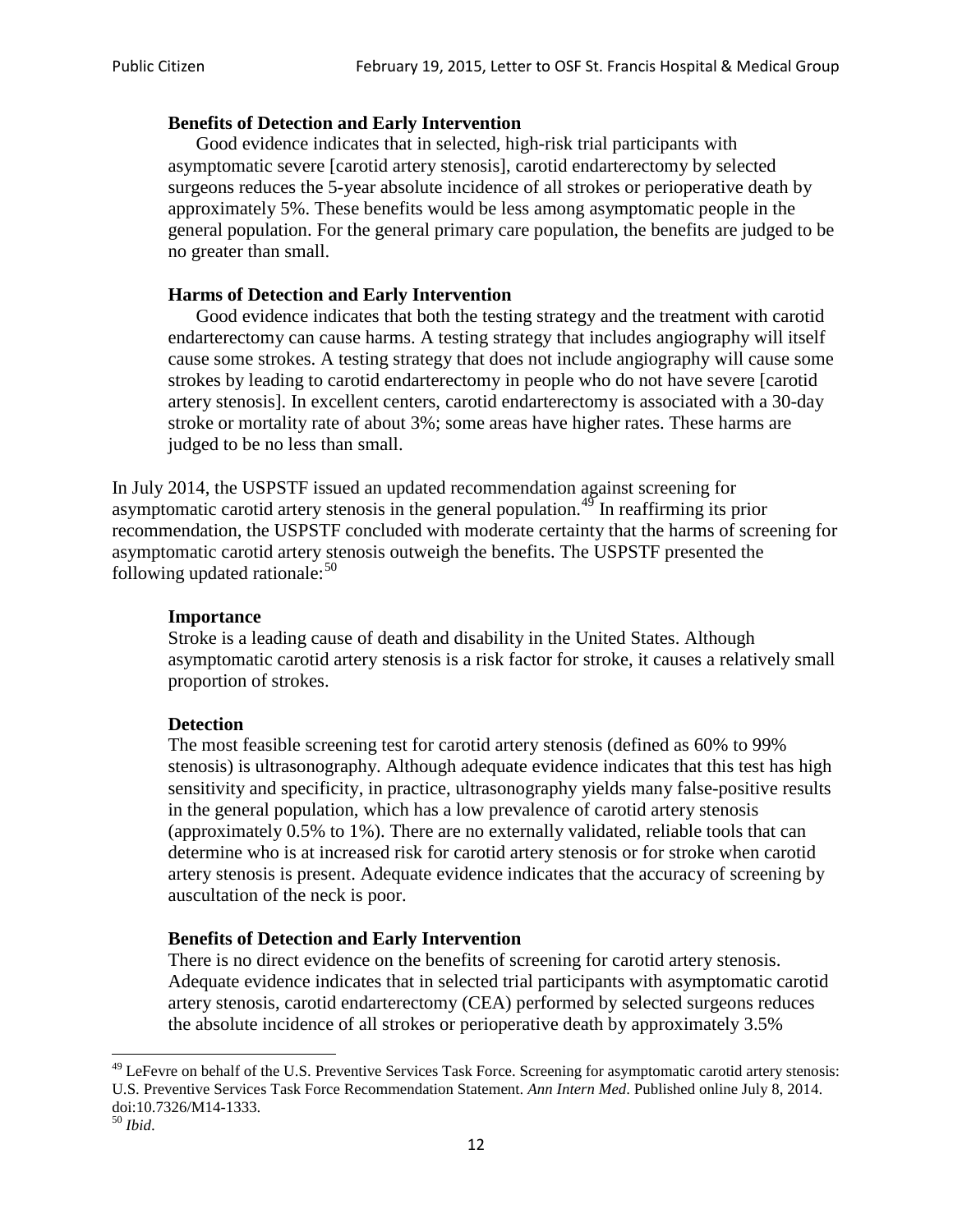compared with (outdated) medical management. However, this difference is probably smaller with current optimal medical management. The magnitude of these benefits would be smaller in asymptomatic persons in the general population. For the general primary care population, the magnitude of benefit is small to none. There is no evidence that identification of asymptomatic carotid artery stenosis leads to any benefit from adding or increasing medication doses (beyond current standard medical therapy for cardiovascular disease prevention).

# **Harms of Detection and Early Intervention**

Adequate evidence indicates that both the testing strategy for carotid artery stenosis and treatment with CEA can cause harms. Although screening with ultrasonography has few direct harms, all screening strategies, including those with or without confirmatory tests (that is, digital subtraction or magnetic resonance angiography), have imperfect sensitivity and specificity and could lead to unnecessary interventions and result in serious harms. In selected centers similar to those in the trials, CEA is associated with a 30-day stroke or mortality rate of approximately 2.4%; reported rates are as high as approximately 5% in low-volume centers and 6% in certain states. Myocardial infarctions are reported in 0.8% to 2.2% of patients after CEA. The 30-day stroke or mortality rate after carotid angioplasty and stenting (CAAS) is approximately 3.1% to 3.8%. The overall magnitude of harms of screening and subsequent treatment of asymptomatic carotid artery stenosis is small to moderate depending on patient population, surgeon, center volume, and geographic location.

In 2007, the American Society of Neuroimaging, with co-sponsorship by the Society of Vascular and Interventional Neurology, issued evidence-based recommendations on the screening of asymptomatic carotid artery disease in the general population and selected subsets of patients.<sup>[51](#page-12-0)</sup> These societies issued a grade E recommendation *against* screening for carotid artery stenosis in the general population or in a selected population based on age, gender or any other variable alone. The criteria for a grade E recommendation were that the prevalence of disease may be high or low but detection and treatment is documented to have no benefit, or prevalence of disease is low. They also issued a grade A recommendation that screening of selective subpopulations of adults age 65 or older with at least three cardiovascular risk factors (hypertension, coronary artery disease, current cigarette smoking or hyperlipidemia) needs to be considered. The criteria of a grade A recommendation were that the prevalence of disease is high and detection and treatment is of documented benefit.

In 2011, the Society for Vascular Surgery issued a position statement recommending ultrasound screening of carotid arteries only for high-risk individuals age 55 or older, taking into account cardiovascular risk factors, such as a history of hypertension, diabetes mellitus, smoking,

<span id="page-12-0"></span><sup>&</sup>lt;sup>51</sup> Qureshi AI, Alexandrov AV, Tegeler CH, et al. Guidelines for screening of extracranial carotid artery disease: a statement for healthcare professionals from the multidisciplinary practice guidelines committee of the American Society of Neuroimaging; cosponsored by the Society of Vascular and Interventional Neurology. *J Neuroimaging*. 2007;17(1):19-47.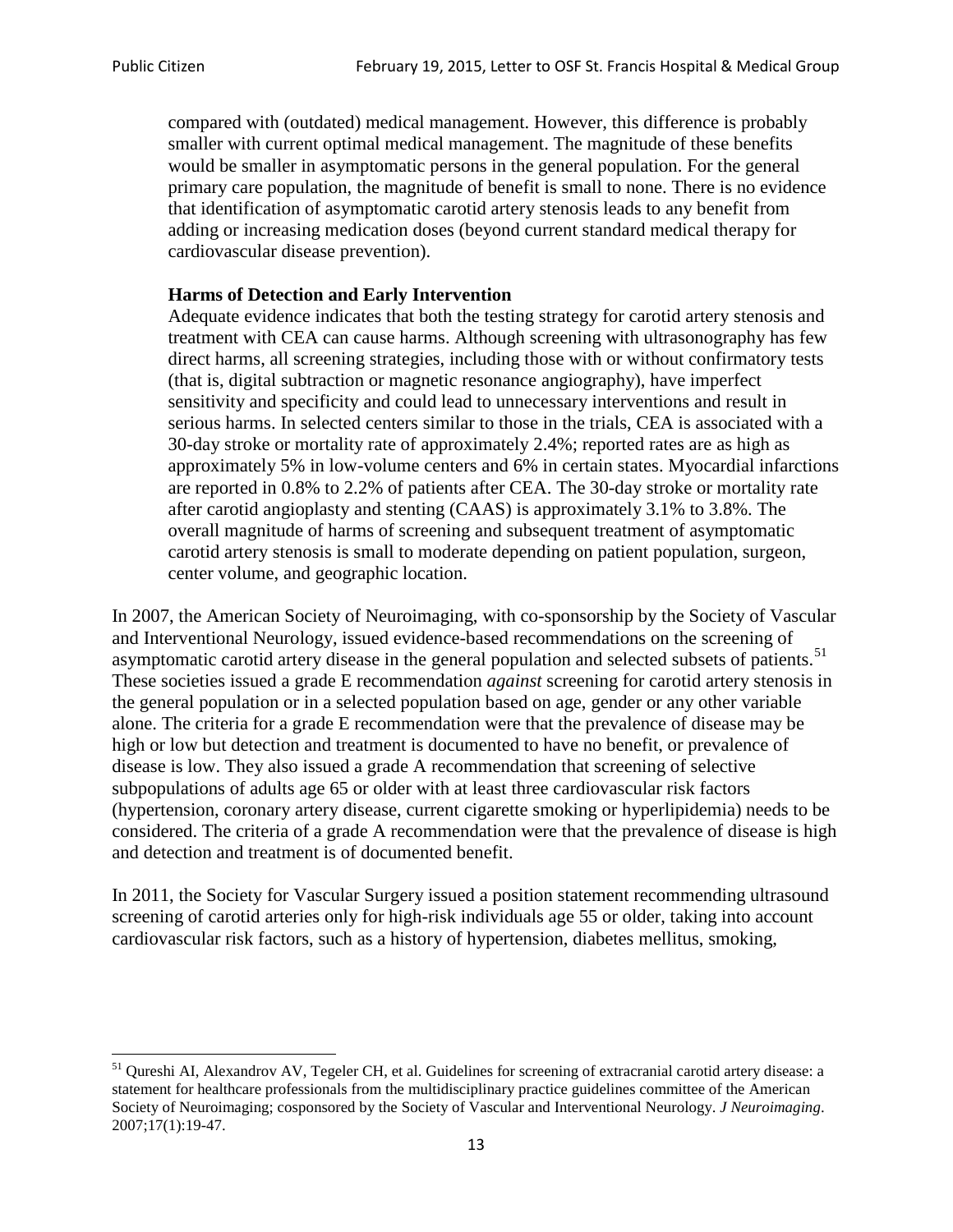hypercholesterolemia, or known cardiovascular disease.<sup>[52](#page-13-0)</sup> The position statement provided little substantive evidence to support this recommendation.

Thus, screening for carotid artery stenosis with ultrasound in the general, asymptomatic population has *not* been shown to significantly improve clinical outcomes, and numerous medical professional organizations strongly recommend against such screening.

### **C. Abdominal Aortic Aneurysm Ultrasound:**

The Life Line Screening online promotional materials state:<sup>[53](#page-13-1)</sup>

An Abdominal Aortic Aneurysm (AAA), a specific kind of aneurysm, is a condition in which the lining of the blood vessel called the aorta is enlarged within the abdomen. Abdominal aortic aneurysms pose a threat because they are usually silent until a medical emergency occurs.

The abdominal aorta is the largest blood vessel in the body and the main artery that originates in the heart. As the lining weakens from age and other risk factors, the vessel wall thins and expands. …

Screening for Aortic Aneurysms

• A painless, non-invasive procedure, an abdominal aortic aneurysm screening requires you to lie on your back while a technician uses ultrasound to take images and measurements of your abdominal aorta. …

Who should have an aortic aneurysm screening?

• Anyone with risk factors

How often should I get an aortic aneurysm screening?

• Annually

By definition, an AAA is present when aortic diameter equals or exceeds 3.0 cm (slightly more than one inch).<sup>[54](#page-13-2)</sup> Most people who have an AAA show no signs or symptoms until it ruptures. The strongest risk factor for *rupture* of an AAA is the aortic diameter.<sup>[55](#page-13-3)</sup> Thus, risk of AAA rupture rises with increasing size of the aneurysm. AAAs with a diameter between 3.0 and 3.9

<span id="page-13-0"></span><sup>&</sup>lt;sup>52</sup> Society for Vascular Surgery. SVS position statement on vascular screenings. January 2011. http://www.vascularweb.org/about/positionstatements/Pages/svs-position-statement-on-vascular-screening.aspx.<br>Accessed January 14, 2015.

<span id="page-13-1"></span>Accessed January 14, 2015.<br>
Sa Life Line Screening. Abdominal aortic aneurysm screening. http://www.lifelinescreening.com/What-We-<br>
Do/What-We-Screen-For/Abdominal-Aortic-Aneurysms. Accessed January 9, 2015.

<span id="page-13-2"></span> $\frac{54}{9}$  Fleming C, Whitlock EP, Beil TL, Lederle FA. Screening for abdominal aortic aneurysm: A best-evidence systematic review for the U.S. Preventive Services Task Force. *Ann Intern Med.* 2005;142(3):203-211.<br><sup>55</sup> Lederle FA, Johnson GR, Wilson SE, et al. Rupture rate of large abdominal aortic aneurysms in patients refusing

<span id="page-13-3"></span>or unfit for elective repair. *JAMA*. 2002;287(22):2968-2972.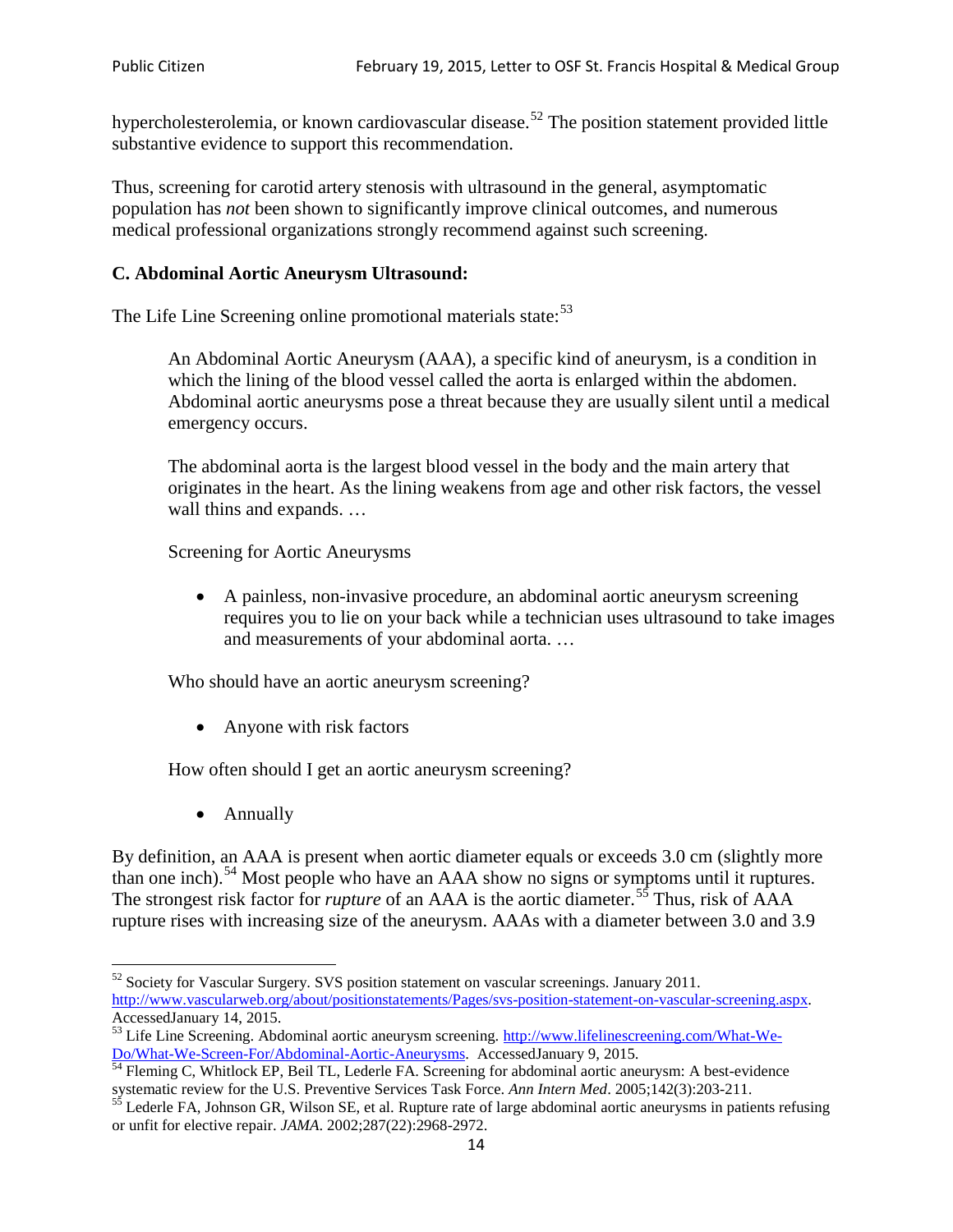cm have an essentially 0 percent annual rupture risk; those with between 4.0 and 4.9 cm have a 1 percent risk; and those between 5.0 and 5.9 cm have a 11 percent annual rupture risk.<sup>[56](#page-14-0)</sup>

In a study of an unselected general population in the U.K., the prevalence of AAA was six times greater in men than women for all age groups.<sup>[57](#page-14-1)</sup> For men not screened for  $AAA$ , almost all deaths from ruptured AAAs occurred after age 65, with more than half occurring before age 80.<sup>[58](#page-14-2)</sup> For women not screened for AAA, the majority of AAA-related deaths occurred after age 80.<sup>[59](#page-14-3)</sup>

Several major medical professional organizations affirmatively recommend one-time ultrasound screening for AAAs *only in certain high-risk individuals* given the epidemiology of AAAs described above, and we are not aware of any major medical professional organization that endorses indiscriminate ultrasound screening for AAAs in low-risk, asymptomatic individuals.

In 2005, the USPSTF issued the following evidence-based recommendations for AAA screening:  $60$ 

(1) A grade B recommendation for one-time screening for AAA by ultrasonography in men age 65 to 75 who have ever smoked. In making this a grade [B recommendation,](http://www.uspreventiveservicestaskforce.org/uspstf/gradespre.htm#brec) the USPSTF offered the following rationale:

> The USPSTF found good evidence that screening for AAA and surgical repair of large AAAs ( $\geq$ 5.5 cm) in men age 65 to 75 years who have ever smoked (current and former smokers) leads to decreased AAA-specific mortality. There is good evidence that abdominal ultrasonography, performed in a setting with adequate quality assurance (that is, in an accredited facility with credentialed technologists), is an accurate screening test for AAA. There is also good evidence of important harms of screening and early treatment, including an increased number of surgeries with associated clinically significant morbidity and mortality, and short-term psychological harms. On the basis of the moderate magnitude of net benefit, the USPSTF concluded that the benefits of screening for AAA in men age 65 to 75 years who have ever smoked outweigh the harms.

(2) No recommendation for or against screening for AAA in men age 65 to 75 who have *never* smoked. In making this grade C recommendation, the USPSTF offered the following rationale:

> The USPSTF found good evidence that screening for AAA in men age 65 to 75 years who have never smoked leads to decreased AAA-specific mortality. There is, however, a lower prevalence of large AAAs in men who have never smoked

<span id="page-14-0"></span><sup>&</sup>lt;sup>56</sup> LeFevre ML on behalf of the U.S. Preventive Services Task Force. Screening for abdominal aortic aneurysm: U.S. Preventive Services Task Force recommendation statement. *Ann Intern Med*. Online June 24, 2014. doi:

<span id="page-14-1"></span><sup>10.7326/</sup>M14-1204.<br> $57$  Scott RA, Bridgewater SG, Ashton HA. Randomized clinical trial of screening for abdominal aortic aneurysm in women. *Br J Surg.* 2002;89(3):283-285.

<span id="page-14-4"></span><span id="page-14-3"></span>

<span id="page-14-2"></span><sup>&</sup>lt;sup>58</sup> *Ibid.*<br><sup>59</sup> *Ibid.* 2002;<br><sup>60</sup> U.S. Preventive Services Task Force. Screening for abdominal aortic aneurysm: Recommendation statement. *Ann Intern Med*. 2005;142(3):198-202.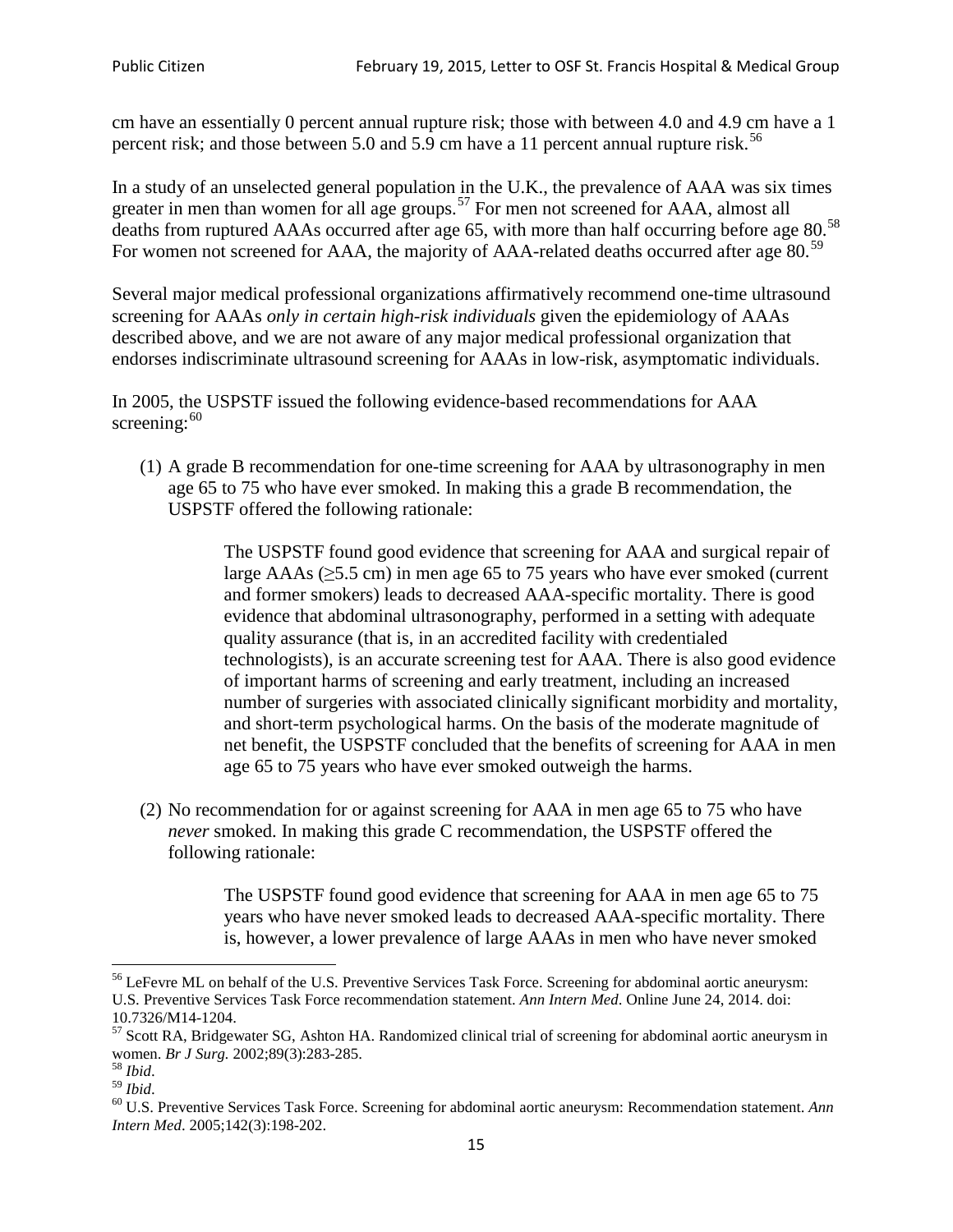compared with men who have ever smoked; thus, the potential benefit from screening men who have never smoked is small. There is good evidence that screening and early treatment lead to important harms, including an increased number of surgeries with associated clinically significant morbidity and mortality, and short-term psychological harms. The USPSTF concluded that the balance between the benefits and harms of screening for AAA is too close to make a general recommendation in this population.

(3) A grade D recommendation *against* routine screening for AAA in women. In making this a grade D recommendation, the USPSTF offered the following rationale:

> Because of the low prevalence of large AAAs in women, the number of AAArelated deaths that can be prevented by screening this population is small. There is good evidence that screening and early treatment result in important harms, including an increased number of surgeries with associated morbidity and mortality, and psychological harms. The USPSTF concluded that the harms of screening women for AAA therefore outweigh the benefits.

In June 2014, the USPSTF issued a revised recommendation statement, based on an updated review of the available evidence published between January 2004 and January 2013.<sup>[61](#page-15-0)</sup> The updated recommendations differ slightly from the 2005 recommendations and include the following: $62$ 

(1) A grade B recommendation for one-time screening for AAA with ultrasonography in men ages 65 to 75 who have ever smoked (no change from 2005). The USPSTF provided the following updated rationale for this unchanged recommendation:

> Four large, population-based, randomized, controlled trials (RCTs) show that invitation to 1-time screening for AAA is associated with reduced AAA-specific mortality in men. This benefit begins 3 years after testing and persists up to 15 years. In addition, risk reduction for AAA rupture and emergency surgery persists up to 10 to 13 years.

> In the 2 highest-quality trials, the relative reduction in AAA-specific mortality after 13 years was 42% to 66%. In the largest trial, where prevalence of AAA was approximately 5% in the screened group, screening was associated with an absolute risk reduction in death of 1.4 per 1000 men.

Abdominal aortic aneurysms are most prevalent in men who have ever smoked, occurring in approximately 6% to 7% of this population. This prevalence increases the importance of screening in these men because it maximizes the absolute benefit that could be achieved (that is, it improves the likelihood that

<span id="page-15-0"></span><sup>61</sup> Guirguis-Blake JM, Beil TL, Senger CA Whitlock EP. Ultrasonography screening for abdominal aortic aneurysms: A systematic review for the U.S. Preventive Services Task Force. *Ann Intern Med*. 2014;160(5):321- 329.

<span id="page-15-1"></span> $62$  LeFevre ML on behalf of the U.S. Preventive Services Task Force. Screening for abdominal aortic aneurysm: U.S. Preventive Services Task Force recommendation statement. *Ann Intern Med*. 2014;161(4):281-290..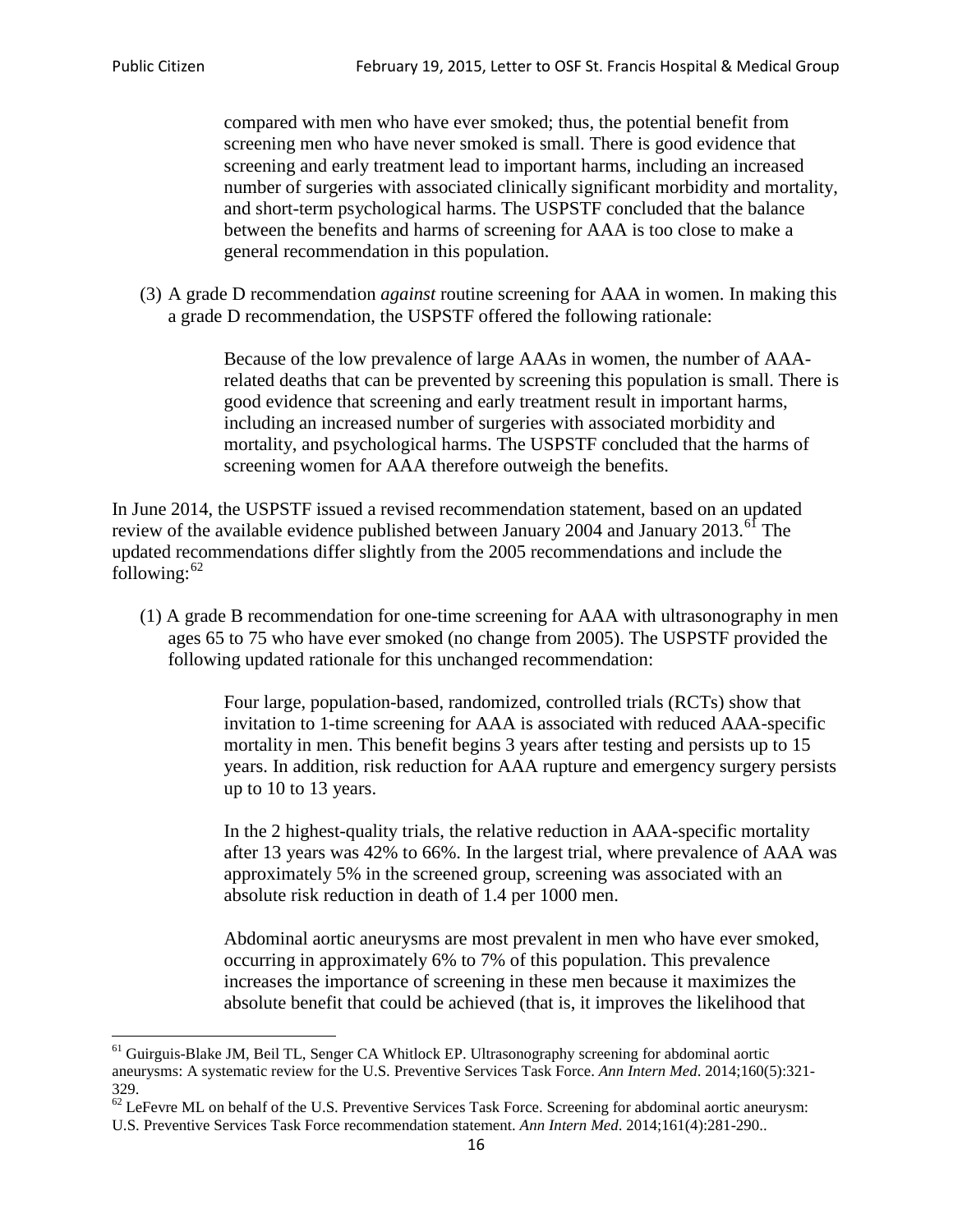men in this group will benefit from screening). Convincing evidence shows that 1-time screening with ultrasonography results in a moderate benefit in men aged 65 to 75 years who have ever smoked.

The USPSTF concluded with high certainty that screening for AAA with ultrasonography in men ages 65 to 75 who have ever smoked has a moderate net benefit.

(2) A grade C recommendation that clinicians *selectively* offer screening for AAA in men ages 65 to 75 who have never smoked rather than routinely screening all men in this group. Evidence indicates that the net benefit of screening all men ages 65 to 75 years who have never smoked is small. In determining whether this service is appropriate in individual cases, patients and clinicians should consider the balance of benefits and harms on the basis of evidence relevant to the patient's medical history, family history, other risk factors, and personal values. The USPSTF offered the following rationale for this new recommendation:

> Screening men overall reduces AAA-specific death, rupture, and emergency surgery. However, the lower prevalence of AAA in men who have never smoked (approximately 2%) substantially reduces the absolute benefit (that is, it greatly lowers the probability that men in this group will benefit from screening). Adequate evidence shows that 1-time screening for AAA with ultrasonography results in a small benefit in men aged 65 to 75 years who have never smoked.

The USPSTF also suggested the following clinical considerations with respect to this new recommendation:

Despite the demonstrated benefits of screening for AAA in men overall, the lower prevalence of AAA in male never-smokers versus male ever-smokers suggests that clinicians should consider a patient's risk factors and the potential for harm before screening for AAA rather than routinely offering screening to all male never-smokers. Important risk factors for AAA include older age and a firstdegree relative with an AAA; other risk factors include a history of other vascular aneurysms, coronary artery disease, cerebrovascular disease, atherosclerosis, hypercholesterolemia, obesity, and hypertension. Factors associated with a reduced risk for AAA include African American race, Hispanic ethnicity, and diabetes.

(3) An I statement concluding that the current evidence is insufficient to assess the balance of benefits and harms of screening for AAA in women ages 65 to 75 who have ever smoked. (An I statement means the USPSTF concludes that the current evidence is insufficient to assess the balance of benefits and harms of the service. Evidence may be lacking, of poor quality, or conflicting, and the balance of benefits and harms cannot be determined.) The USPSTF offered the following rationale for this draft statement:

> *Potential Preventable Burden.* A screening study in Sweden found that the prevalence of AAA in women aged 70 years was low (0.8%) for ever-smokers but increased to 2.0% for current smokers. A meta-analysis of individual-patient data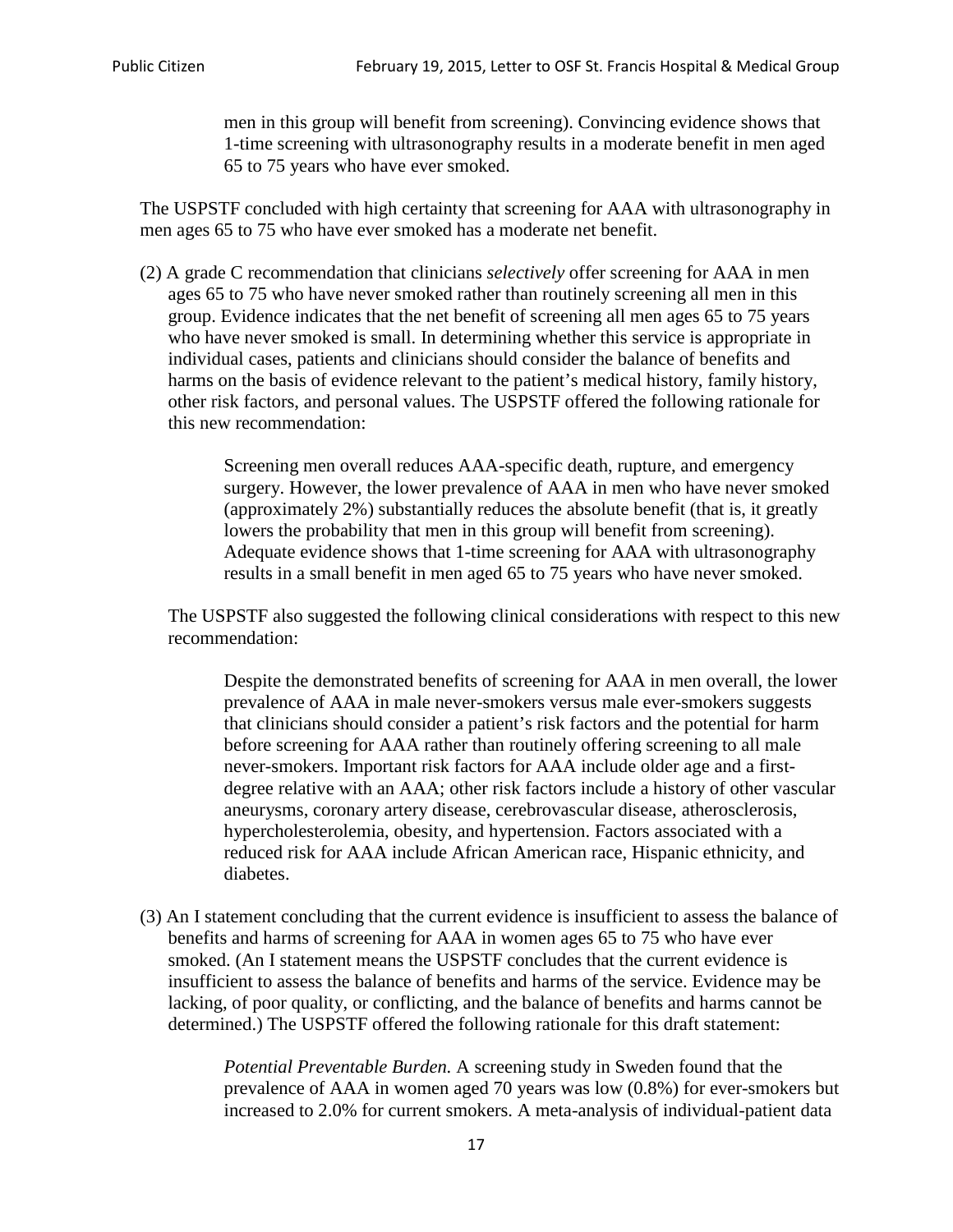found that women have a higher risk than men for AAA rupture at the same diameter (hazard ratio [HR], 3.76 [95% CI, 2.58 to 5.47]). However, AAAassociated deaths occur at an older age in women (at a time of increased competing causes of death and a declining benefit–risk ratio for operative interventions), with 70% of deaths occurring after age 80 years in women compared with fewer than 50% in men. In the only screening RCT that included women, most screen-detected AAAs in women were small (3.0 to 3.9 cm) and AAA-specific mortality was low in screened and unscreened women (<0.2%) after 10 years.

*Potential Harms.* Four RCTs (primarily done in men) showed that screening for AAA doubled the rate of AAA-associated surgeries, largely driven by an increase in elective surgeries. Most screen-detected AAAs were below the 5.5-cm threshold for immediate repair. This finding generally results in long-term or lifelong surveillance and is probably associated with some amount of overtreatment, although the magnitude of this burden is difficult to quantify.

Most screening trials reported an associated decrease in emergency AAA repairs and a reduced 30-day mortality rate associated with emergency surgery in populations invited to screen, although mortality associated with elective surgery was not reduced. Operative mortality associated with AAAs is higher in women than in men (7% vs. 5% for open repair and 2% vs. 1% for endovascular repair, respectively).

*Costs.* In addition to the cost of ultrasonography screening (approximately \$100), the estimated potential associated cost of elective surgery to repair a screendetected AAA ranges from \$37 000 to \$43 000. Potential opportunity costs also may arise, because screening may take the place of other preventive activities that may be more beneficial to the patient.

*Current Practice.* Screening for AAA is provided as part of the "welcome-to-Medicare visit" for women who have a family history of AAA. However, the evidence is insufficient to accurately characterize current practice patterns related to screening for AAA in women.

A retrospective analysis from 2000 to 2010 used the National Inpatient Sample, a database that has a stratified 20% random sample of all nonfederal inpatient hospital admissions in the United States. This analysis found that women are more likely than men to have open surgery versus endovascular aneurysm repair (EVAR) for unruptured AAA (24% vs. 17%, respectively), potentially because of issues with access to the iliac artery (that is, smaller artery size) that may preclude endovascular management.

A retrospective review of 4026 AAA repairs in the Vascular Study Group of New England database (a voluntary registry from 30 academic and community hospitals in the 6 New England states) reported that women were more likely than men to have open surgery versus EVAR and to be older and have smaller aortic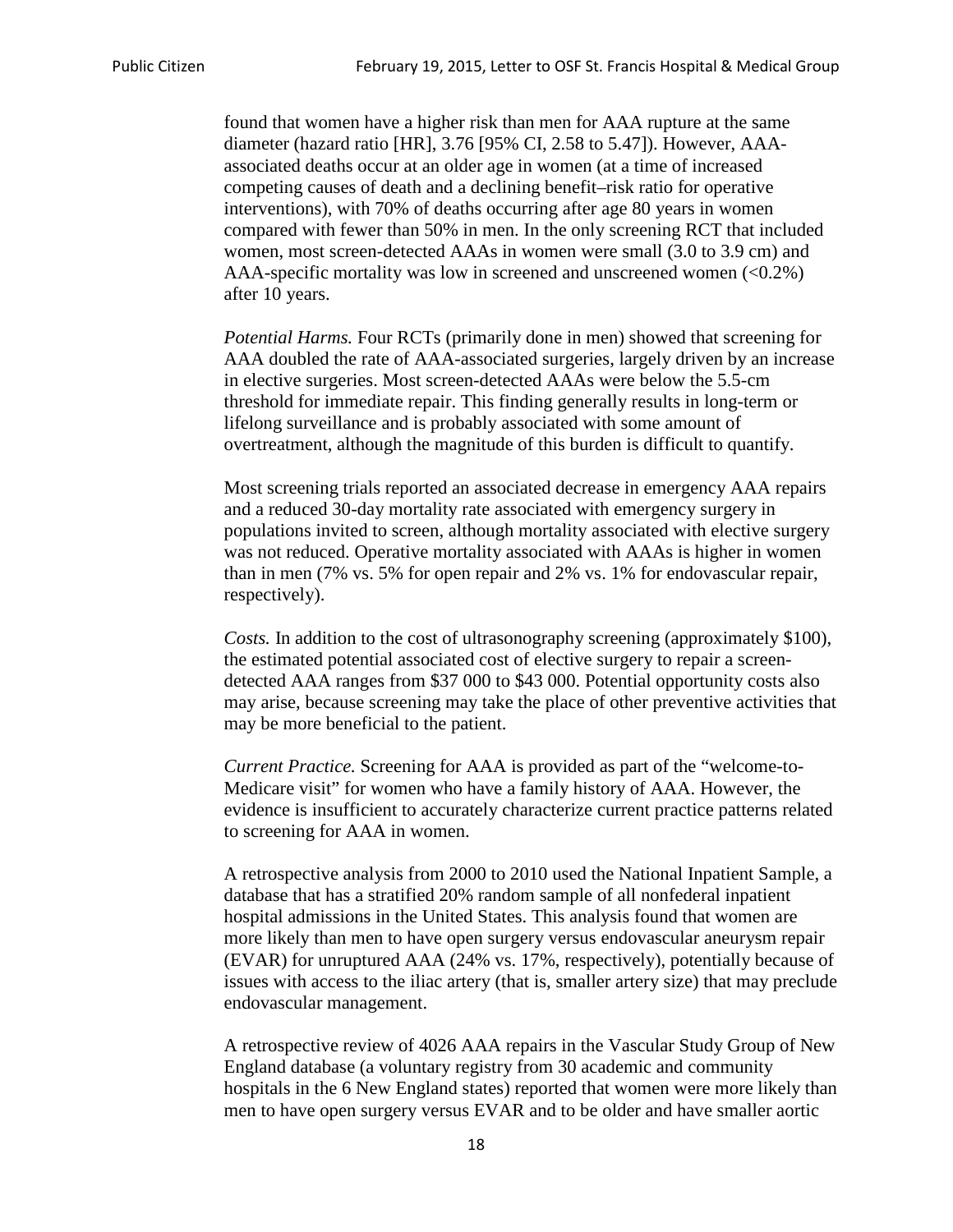diameters at the time of repair. Postoperative complications were higher in women than in men after elective EVAR or open repair, including emergency reoperations, dysrhythmias, leg ischemia or emboli, bowel ischemia, or need for discharge to another medical facility rather than home.

(4) A grade D recommendation *against* routine screening for AAA in women who have never smoked. The USPSTF offered the following rationale for this draft updated recommendation:

> The prevalence of AAA in women who have never smoked is low (0.03% to 0.60% in women aged 50 to 79 years). The evidence also shows no apparent benefit of screening for AAA in women. The USPSTF therefore concludes that adequate evidence shows that the absolute benefit of 1-time screening for AAA with ultrasonography in women who have never smoked can effectively be bounded at none or almost none.

In discussing the harms of detection and early treatment of AAAs, the USPSTF noted the following: $63$ 

In the available trials, groups invited to screening were approximately twice as likely as control groups to have any AAA surgery within 3 to 5 years, predominantly driven by an increase in elective surgeries. More than 90% of AAAs identified by screening were below the 5.5-cm threshold for immediate repair. Detecting smaller AAAs generally leads to long-term (potentially lifelong) surveillance.

A person's risk for death related to elective surgery for AAA is lower than that for death related to emergency surgery for rupture. However, the increase in the overall rates of detection and surgery in the screening groups still potentially represents a harm. A proportion of AAAs will never rupture because they do not advance or because a person dies of a competing cause.

The exact extent of overdiagnosis and overtreatment is difficult to estimate. One study from Massachusetts General Hospital reviewed 24 000 consecutive autopsies between 1952 and 1975 and found that 75% of the 473 patients who died with an undetected or unoperated AAA had a cause of death not related to the AAA (41% were >5.1 cm in diameter). Given that even elective treatment is associated with some risk for perioperative mortality, overtreatment is an important issue to consider when deciding whether to screen for this condition....

Convincing evidence shows that the harms associated with 1-time screening for AAA with ultrasonography are at least small in all populations and potentially higher in women because of their higher risk for operative mortality.

In 2011, the Society for Vascular Surgery issued a position statement on vascular screening recommending a one-time ultrasound screening for AAA for all men age 65 or older and

<span id="page-18-0"></span><sup>63</sup> *Ibid*.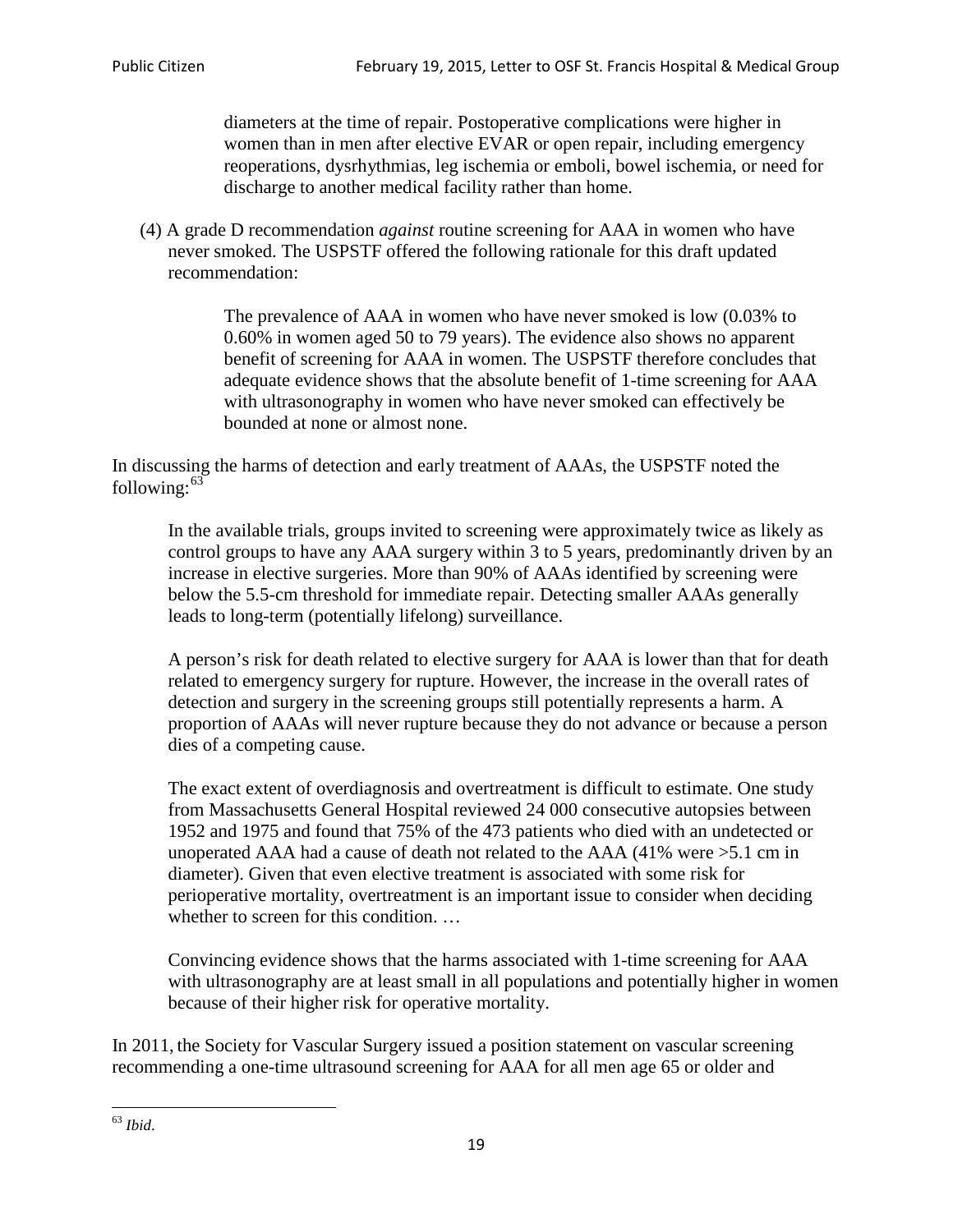screening men as early as age 55 who have a family history of AAA.<sup>[64](#page-19-0)</sup> The society also recommended one-time ultrasound screening for AAA for all women age 65 or older who have a family history of AAA or have smoked.

In 2012, the ACCF, American College of Radiology, American Institute of Ultrasound in Medicine, American Society of Echocardiography, American Society of Nephrology, Intersocietal Commission for the Accreditation of Vascular Laboratories, Society for Cardiovascular Angiography and Interventions, Society of Cardiovascular Computed Tomography, Society for Interventional Radiology, Society for Vascular Medicine, and Society for Vascular Surgery jointly issued evidence-based appropriate use criteria for noninvasive vascular testing (ultrasound and physiological testing) for a variety of possible indications.<sup>[65](#page-19-1)</sup> For each indication, these organizations classified the use of noninvasive vascular testing into one of the following three categories:

- **Appropriate:** The test is one in which the expected incremental information, combined with clinical judgment, exceeds the expected negative consequences — including the risks of the procedure itself and the downstream impact of poor test performance such as delay in diagnosis (false-negatives) or inappropriate diagnosis (false-positives) — by a sufficiently wide margin for the specific indication that the procedure is generally considered acceptable care and a reasonable approach for the indication.
- **Uncertain:** The test *may* be generally acceptable and *may* be a reasonable approach for the specific indication; uncertainty also implies that more research and/or patient information is needed to classify the indication definitively.
- **Inappropriate:** The test *is not* generally acceptable and *is not* a reasonable approach for the specific indication.

These organizations classify screening for AAA as *inappropriate* for anyone under age 65 with no history of smoking, except as noted below. They also classify such screening as *uncertain* for anyone 65 or older with no history of smoking.

These organizations did classify screening for AAA as *appropriate* for the following subgroups:

- Adults older than age 60 with a first-degree relative with an AAA.
- Adults age 65 or older who are current or former smokers.

In summary, the USPSTF and many other major medical professional organizations recommended against routine screening for AAA, or designate such screening as inappropriate for those individuals who are not at high risk for developing AAA. Screening for AAA in the

<span id="page-19-0"></span><sup>64</sup> Society for Vascular Surgery. SVS Position Statement on Vascular Screenings. January 2011. [http://www.vascularweb.org/about/positionstatements/Pages/svs-position-statement-on-vascular-screening.aspx.](http://www.vascularweb.org/about/positionstatements/Pages/svs-position-statement-on-vascular-screening.aspx) 

<span id="page-19-1"></span>Accessed August 21, 2014.<br><sup>65</sup> Mohler ER, Gornik HL, Gerhard-Herman M, et al. ACCF/ACR/AIUM/ASE/ASN/ICAVL/SCAI/SCCT/SIR/ SVM/SVS 2012 appropriate use criteria for peripheral vascular ultrasound and physiological testing part I: Arterial ultrasound and physiological testing*. J Am Coll Cardiol*. 2012;60(3):242-276.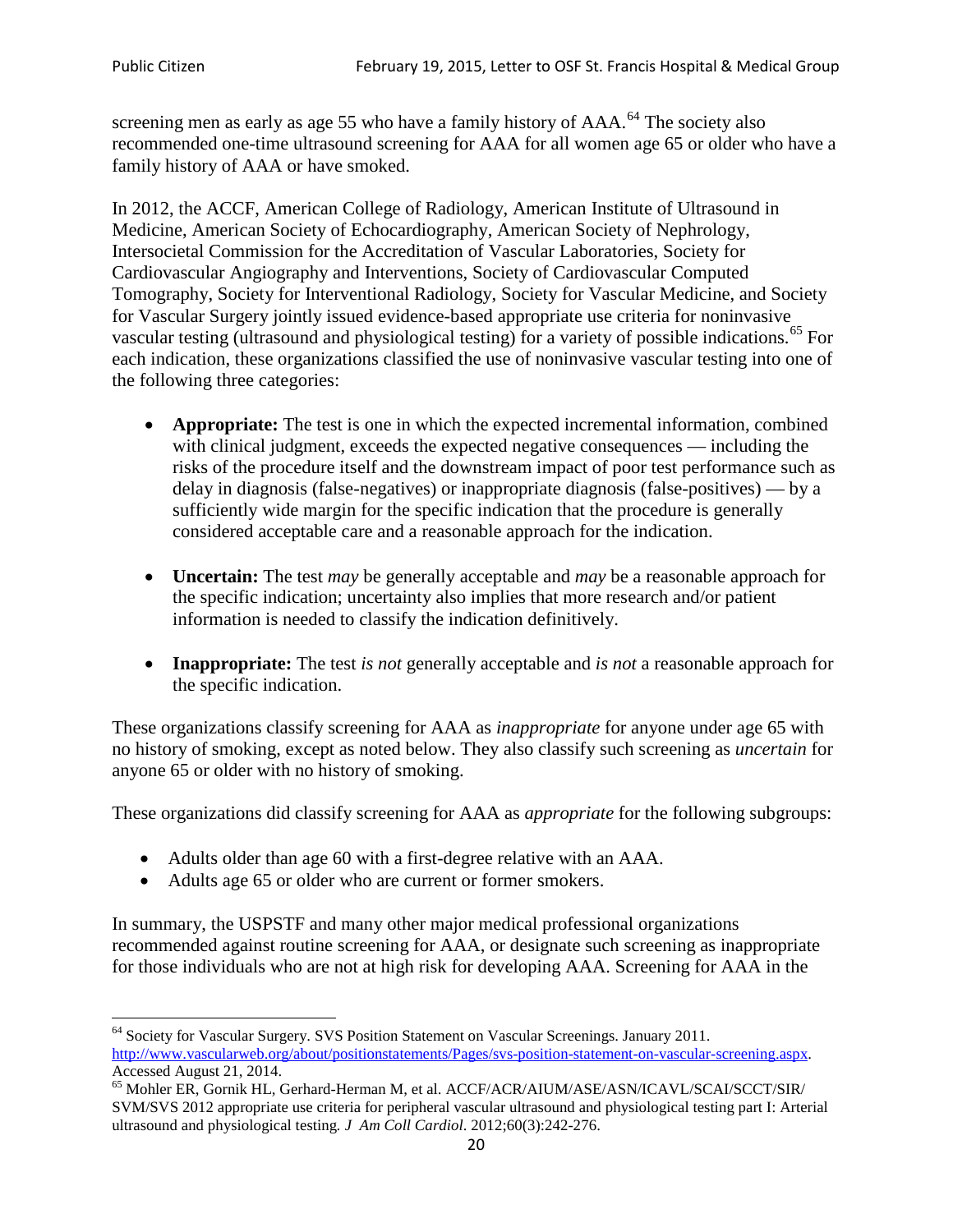general, asymptomatic population has *not* been shown to significantly improve clinical outcome and is likely to do more harm than good.

### **D. Peripheral Arterial Disease Test:**

The Life Line Screening online promotional materials state:<sup>[66](#page-20-0)</sup>

Peripheral Arterial Disease (PAD), more commonly known as hardening of the arteries, affects about eight million Americans. It is a condition in which the large and mediumsized arteries supplying blood to the legs become narrow or clogged, constricting the flow of blood. PAD is caused by atherosclerosis, a gradual process in which cholesterol and scar tissue build up, forming a substance called plaque that clogs the artery. PAD not only causes pain and disability, it also is associated with a much higher risk of heart disease. …

Peripheral Arterial Disease Screening

o A quick, easy and non-invasive procedure, PAD screening is done by using the ankle-brachial index (ABI). After removing your socks and shoes, you will have pressure cuffs placed around your upper arms and ankles. A small ultrasound device will then measure the systolic blood pressure in your limbs. …

Who should have a peripheral arterial disease screening?

• Anyone with risk factors

How often should I get a peripheral arterial disease screening?

• Annually

In 2012, the ACCF, American College of Radiology, American Institute of Ultrasound in Medicine, American Society of Echocardiography, American Society of Nephrology, Intersocietal Commission for the Accreditation of Vascular Laboratories, Society for Cardiovascular Angiography and Interventions, Society of Cardiovascular Computed Tomography, Society for Interventional Radiology, Society for Vascular Medicine, and Society for Vascular Surgery jointly issued evidence-based appropriate use criteria for noninvasive vascular testing (ultrasound and physiological testing) for a variety of possible indications. These appropriate use criteria identify the following as the only appropriate indications for lower extremity artery testing with ABI: patients with diminished pulses, femoral bruit, age greater than 50 with diabetes or smoking, or age greater than 70, which is consistent with ACC/AHA PAD guidelines. The evaluation with ABI for those younger than 50 and those with diabetes was classified as uncertain.<sup>[67](#page-20-1)</sup>

<span id="page-20-0"></span><sup>&</sup>lt;sup>66</sup> Life Line Screening. Peripheral arterial disease screening. [http://www.lifelinescreening.com/What-We-Do/What-](http://www.lifelinescreening.com/What-We-Do/What-We-Screen-For/Peripheral-Arterial-Disease)[We-Screen-For/Peripheral-Arterial-Disease.](http://www.lifelinescreening.com/What-We-Do/What-We-Screen-For/Peripheral-Arterial-Disease) Accessed January 9, 2015.<br><sup>67</sup> Mohler ER, Gornik HL, Gerhard-Herman M, et al. ACCF/ACR/AIUM/ASE/ASN/ICAVL/SCAI/SCCT/SIR/

<span id="page-20-1"></span>SVM/SVS 2012 appropriate use criteria for peripheral vascular ultrasound and physiological testing part I: Arterial ultrasound and physiological testing. *J Am Coll Cardiol*. 2012;60(3):242-276.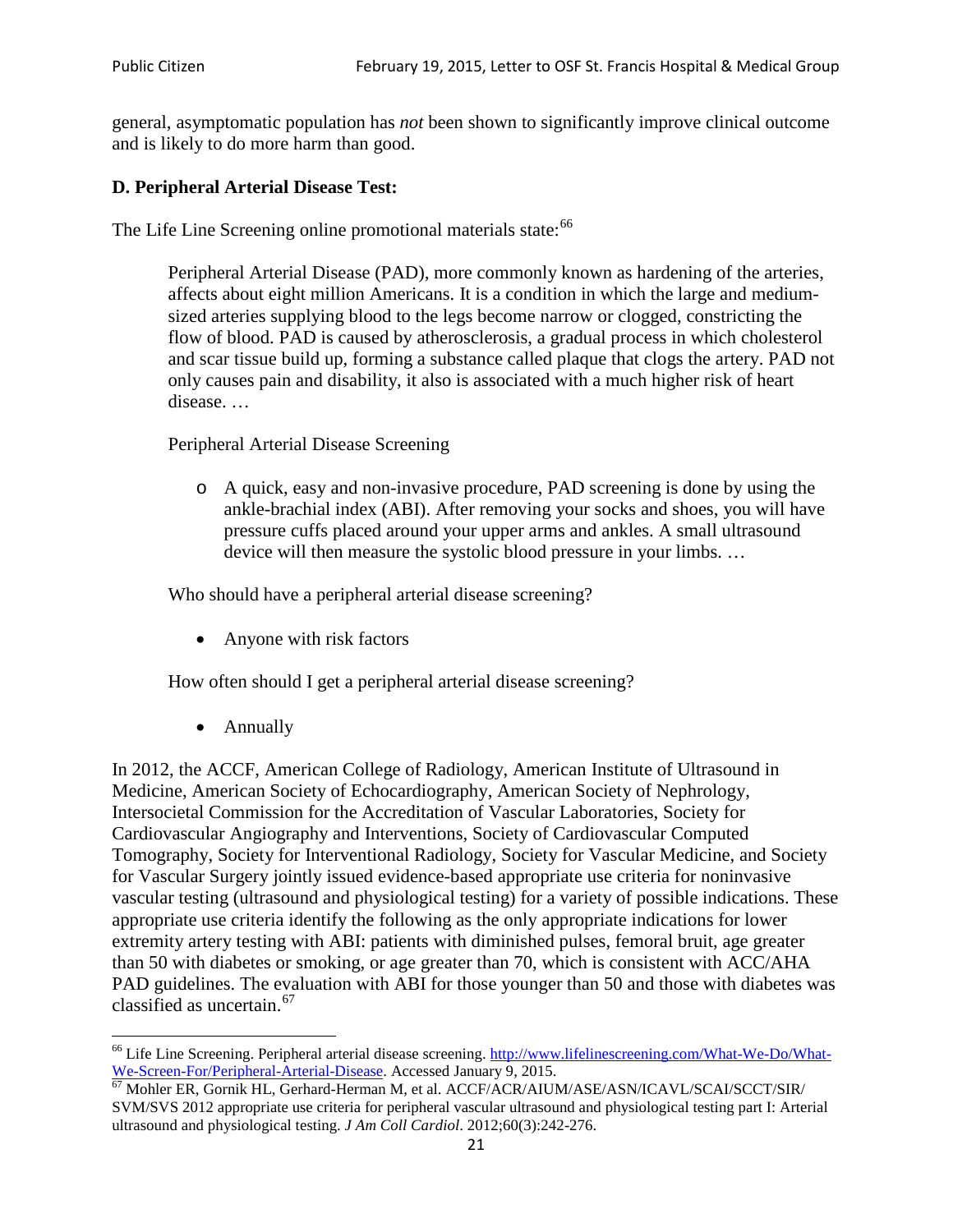In 2013, the USPSTF, based on a systematic review of the scientific literature,<sup>[68](#page-21-0)</sup> issued a grade I statement on ABI testing, concluding that the current evidence is *insufficient* to assess the balance of benefits and harms of screening for peripheral artery disease and cardiovascular disease risk assessment with ABI in adults.<sup>[69](#page-21-1)</sup> In making this statement, the USPSTF noted the following regarding its assessment of the possible benefits and harms of ABI screening:

#### **Benefits of Detection and Early Treatment**

The USPSTF found no evidence that screening for and treatment of PAD in asymptomatic patients leads to clinically important benefits. It also reviewed the potential benefits of adding the ABI to the Framingham Risk Score (FRS) and found evidence that this results in some patient risk reclassification; however, how often the reclassification is appropriate or whether it results in improved clinical outcomes is not known.

Determining the overall benefit of ABI testing requires not only evidence on appropriate risk reclassification but also evidence that this reclassification leads to treatments shown to improve clinical outcomes. One randomized trial found that aspirin did not reduce [cardiovascular disease] events in patients with a low ABI. No studies assessed the effect of lipid-lowering therapy or other cardiovascular risk reduction interventions in patients with asymptomatic PAD and no known diagnosis of [cardiovascular disease] or diabetes. The USPSTF found inadequate evidence that early treatment of screen-detected PAD leads to improvement in clinical outcomes.

#### **Harms of Detection and Early Treatment**

The USPSTF found no studies addressing the magnitude of harms of screening for PAD with the ABI; however, the direct harms to the patient of screening itself, beyond the time needed for the test, are probably minimal. Other harms resulting from testing may include false-positive results, exposure to gadolinium or contrast dye if magnetic resonance angiography (MRA) or computed tomography angiography (CTA) is used to confirm diagnosis, anxiety, labeling, and opportunity costs.

The USPSTF found inadequate evidence on the harms of early treatment of screendetected PAD. One study showed that low-dose aspirin treatment in asymptomatic patients with a low ABI may increase bleeding. Additional harms associated with treatment include use of unnecessary medications (or higher doses) and their resulting adverse effects and discontinuation of medications known to be effective in patients with established coronary artery disease (CAD) if the patient is reclassified to a lower risk category on the basis of a normal ABI.

We are not aware of any major medical professional organization that endorses such screening for peripheral vascular disease with ABI in the general asymptomatic population.

Moreover, treatment benefits for asymptomatic individuals with screen-detected PAD are not well established, and there appear to be no studies that directly assess the impact of screening

<span id="page-21-0"></span><sup>&</sup>lt;sup>68</sup> Lin JS, Olson CM, Johnson ES, Whitlock EP. The ankle-brachial index for peripheral artery disease screening and cardiovascular disease prediction among asymptomatic adults: A systematic evidence review for the U.S. Preventive Services Task Force. *Ann Intern Med.* 2013;159(5):333-341.<br><sup>69</sup> Moyer VA, U.S. Preventive Services Task Force. Screening for peripheral artery disease and cardiovascular

<span id="page-21-1"></span>disease risk assessment with the ankle–brachial index in adults: U.S. Preventive Service Task Force recommendation statement. *Ann Intern Med.* 2013;159(5):342-348.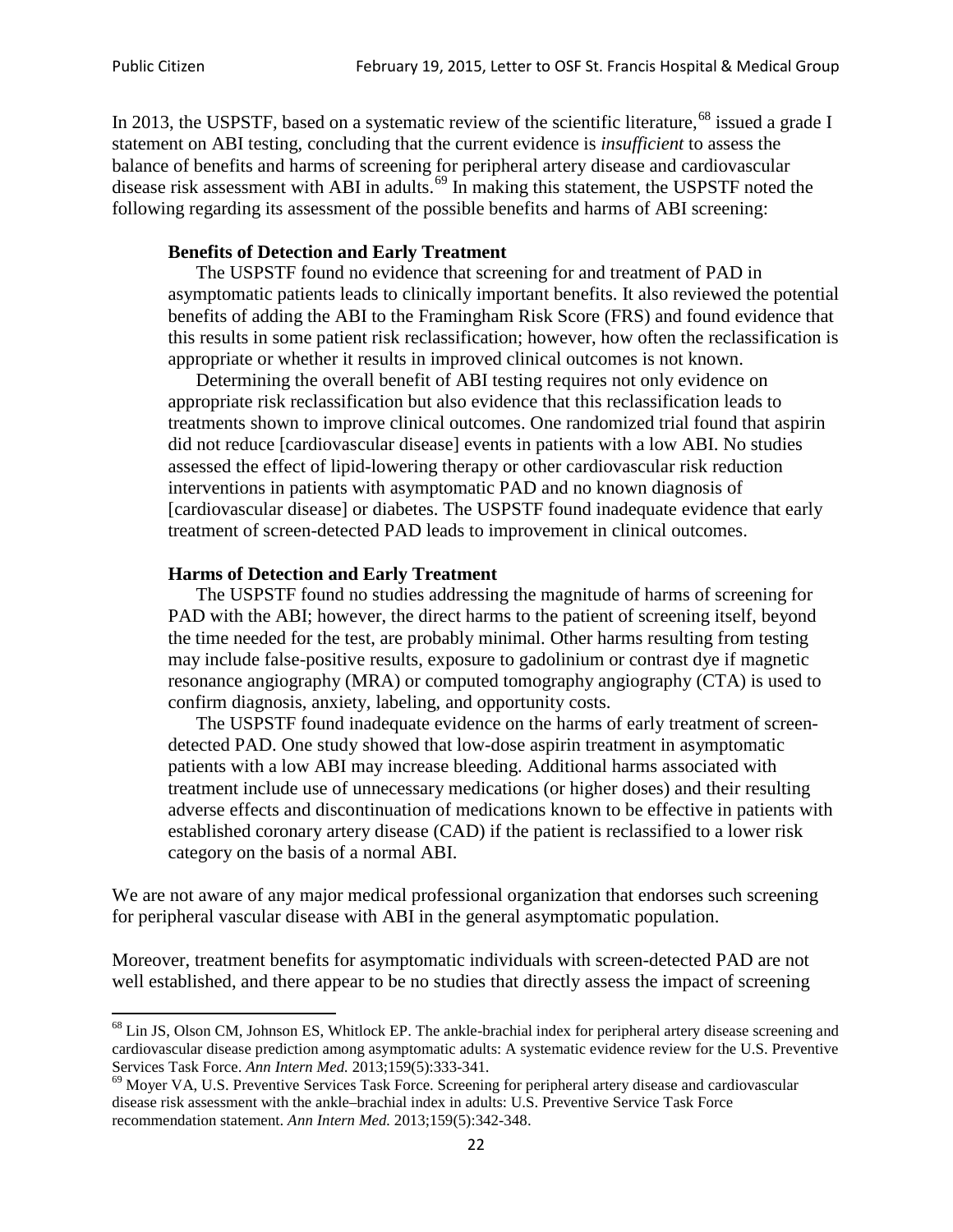unselected adults (or generally asymptomatic adults) with ABI on cardiovascular disease or PAD health outcomes.<sup>[70](#page-22-0)</sup>

### **E. Osteoporosis Screening/Bone Density Test**

The Life Line Screening online promotional materials state: $71$ 

Osteoporosis is a disease in which bone becomes extremely fragile. Bone is a complex living tissue that can be weakened by poor diet and lack of exercise.

As we age, bones begin to break down faster than new bone can be formed. Osteoporosis removes minerals from bones until they become so weak and brittle that they fracture very easily. Actions such as bending to pick up a newspaper, lifting a vacuum, or even coughing can cause a fracture. Some fractures, such as hip fractures, may require hospitalization or major surgery, and may result in disability or even death.

Screening for Osteoporosis

• An easy and painless procedure, an osteoporosis screening requires you to place your foot in an ultrasound device called a bone densitometer. This device then measures the bone mineral density [BMD] of your heel. The heel is measured because its bone is similar to that found in the hip, where fractures most often occur. …

Who should have an Osteoporosis screening?

• Anyone who has the risk factors associated with the disease ...

How often should I get an Osteoporosis screening?

• Annually

Several major medical professional organizations affirmatively recommend screening for osteoporosis in *certain high-risk individuals*, but we are not aware of any major medical professional organization that endorses such screening *annually* for any group of individuals.

In 2008, the American College of Physicians issued the following evidence-based recommendation for osteoporosis screening in men: $^{72}$  $^{72}$  $^{72}$ 

(1) Clinicians should periodically perform individualized assessment of risk factors for osteoporosis in older men (Grade: strong recommendation; moderate-quality evidence).

<span id="page-22-0"></span><sup>70</sup> [Lin JS,](http://www.ncbi.nlm.nih.gov/pubmed?term=Lin%20JS%5BAuthor%5D&cauthor=true&cauthor_uid=24156115) [Olson CM,](http://www.ncbi.nlm.nih.gov/pubmed?term=Olson%20CM%5BAuthor%5D&cauthor=true&cauthor_uid=24156115) [Johnson ES,](http://www.ncbi.nlm.nih.gov/pubmed?term=Johnson%20ES%5BAuthor%5D&cauthor=true&cauthor_uid=24156115) et al. *The Ankle Brachial Index for Peripheral Artery Disease Screening and Cardiovascular Disease Prediction in Asymptomatic Adults: A Systematic Evidence Review for the U.S. Preventive Services Task Force*. Rockville, MD: Agency for Healthcare Research and Quality; 2013.<br>http://www.ncbi.nlm.nih.gov/books/NBK164524. Accessed December 29, 2014.

<span id="page-22-1"></span> $\frac{1}{71}$  Life Line Screening. Osteoporosis screening/bone density test. [http://www.lifelinescreening.com/What-We-](http://www.lifelinescreening.com/What-We-Do/What-We-Screen-For/Osteoporosis)[Do/What-We-Screen-For/Osteoporosis.](http://www.lifelinescreening.com/What-We-Do/What-We-Screen-For/Osteoporosis) Accessed January 9, 2015. <sup>72</sup> Qaseem A, Snow V, Shekelle P, et al. Screening for osteoporosis in men: A clinical practice guideline from the

<span id="page-22-2"></span>American College of Physicians. *Ann Intern Med*. 2008;148(9):680-4.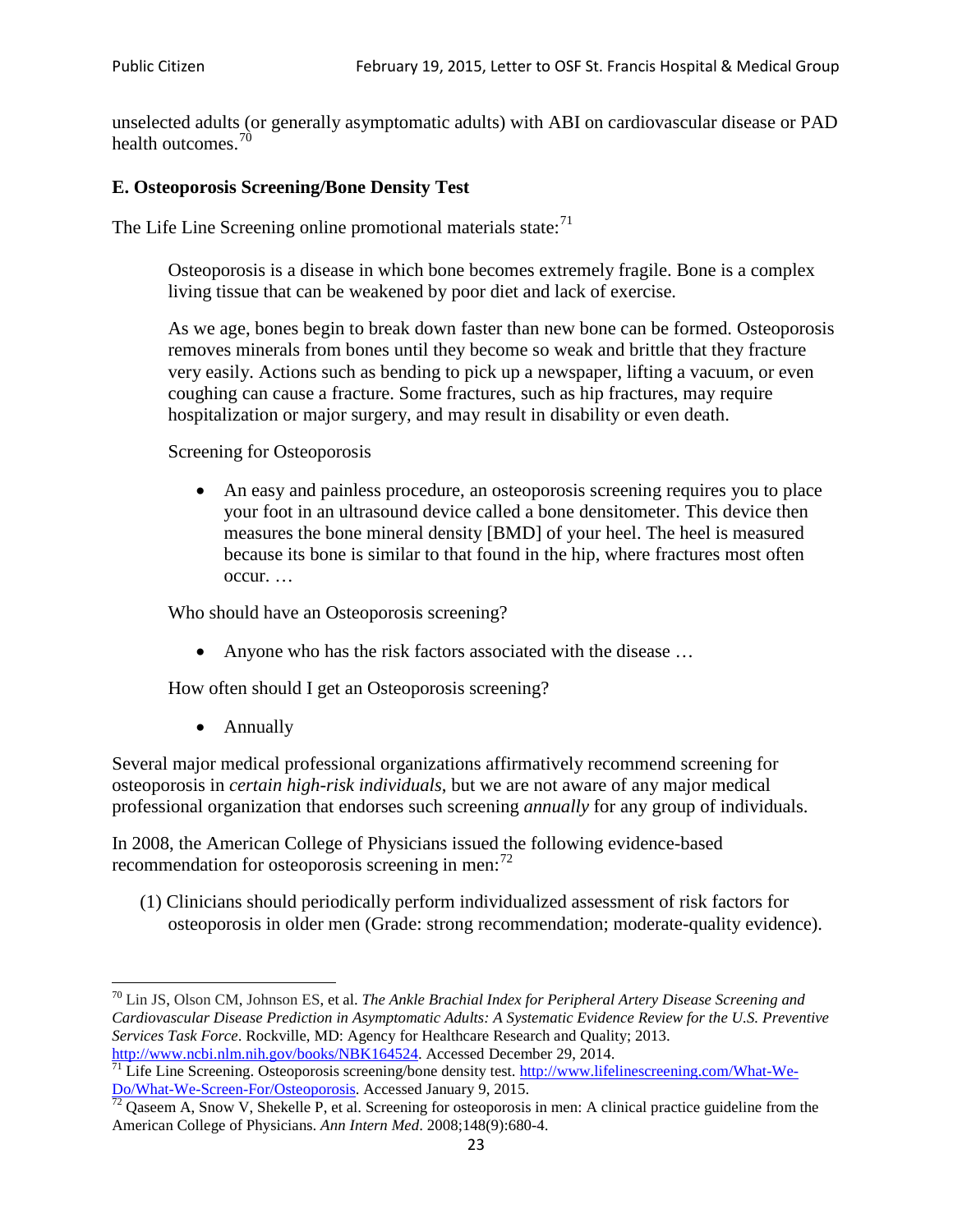A careful assessment of risk for osteoporosis in men is important. The appropriate age to start risk assessment is uncertain. However, by age 65 years, at least 6% of men have DXA [dual-energy X-ray absorptiometry]-determined osteoporosis, therefore, assessment of risk factors before this age is reasonable. Factors that increase the risk for osteoporosis in men include age (>70 years), low body weight (body mass index <20 to 25 kg/m2), weight loss  $\langle$  >10% [compared with the usual young or adult weight or weight loss in recent years]), physical inactivity (participates in no physical activities on a regular basis [walking, climbing stairs, carrying weights, housework, or gardening]), corticosteroid use, androgen deprivation therapy, and previous fragility fracture. Risk assessments should be updated periodically for men who choose not to be screened.

(2) Clinicians should obtain DXA for men who are at increased risk for osteoporosis and are candidates for drug therapy (Grade: strong recommendation; moderate-quality evidence).

Bone density measurement with DXA is the accepted reference standard for diagnosing osteoporosis in men. Men who are at increased risk for osteoporosis are candidates for DXA. Little evidence about alternatives to DXA exists. The 2 most studied methods are quantitative ultrasonography (usually of the calcaneus) and the OST [Osteoporosis Self-Assessment Tool]. Available evidence indicates that neither alternative is sufficiently sensitive or specific at predicting DXA-determined bone mass to be recommended as a substitute for DXA. Although 1 study has demonstrated a strong relationship between calcaneal ultrasonography and subsequent fracture, until treatment trials establish the effectiveness of therapy for osteoporosis diagnosed by ultrasonography rather than DXA, the role of ultrasonography in initiating therapy remains uncertain. No studies have evaluated the optimal intervals for repeated screening by using BMD measurement with DXA.

The evidence review showed that calcaneal ultrasonography predicts DXA-determined osteoporosis only modestly well. However, more important, it was a strong predictor of fracture in men. This may be because ultrasonography identifies other bone properties, such as bone quality, which may not be identified on DXA. Because treatment trials have not measured the effectiveness of therapy for osteoporosis diagnosed by ultrasonography rather than DXA, the role of ultrasonography in diagnosis remains uncertain.

In 2011, the USPSTF issued the following updated evidence-based recommendations for osteoporosis screening:<sup>[73](#page-23-0)</sup>

(1) A grade B recommendation for screening for osteoporosis in women aged 65 years or older and in younger women whose fracture risk is equal to or greater than that of a 65 year-old white woman who has no additional risk factors. In making this a grade B recommendation, the USPSTF offered the following rationale:

> No controlled studies have evaluated the effect of screening for osteoporosis on fracture rates or fracture-related morbidity or mortality.

<span id="page-23-0"></span><sup>&</sup>lt;sup>73</sup> U.S. Preventive Services Task Force. Screening for osteoporosis: U.S. Preventive Services Task Force recommendation statement. *Ann Intern Med*. 2011;154(5):356-364.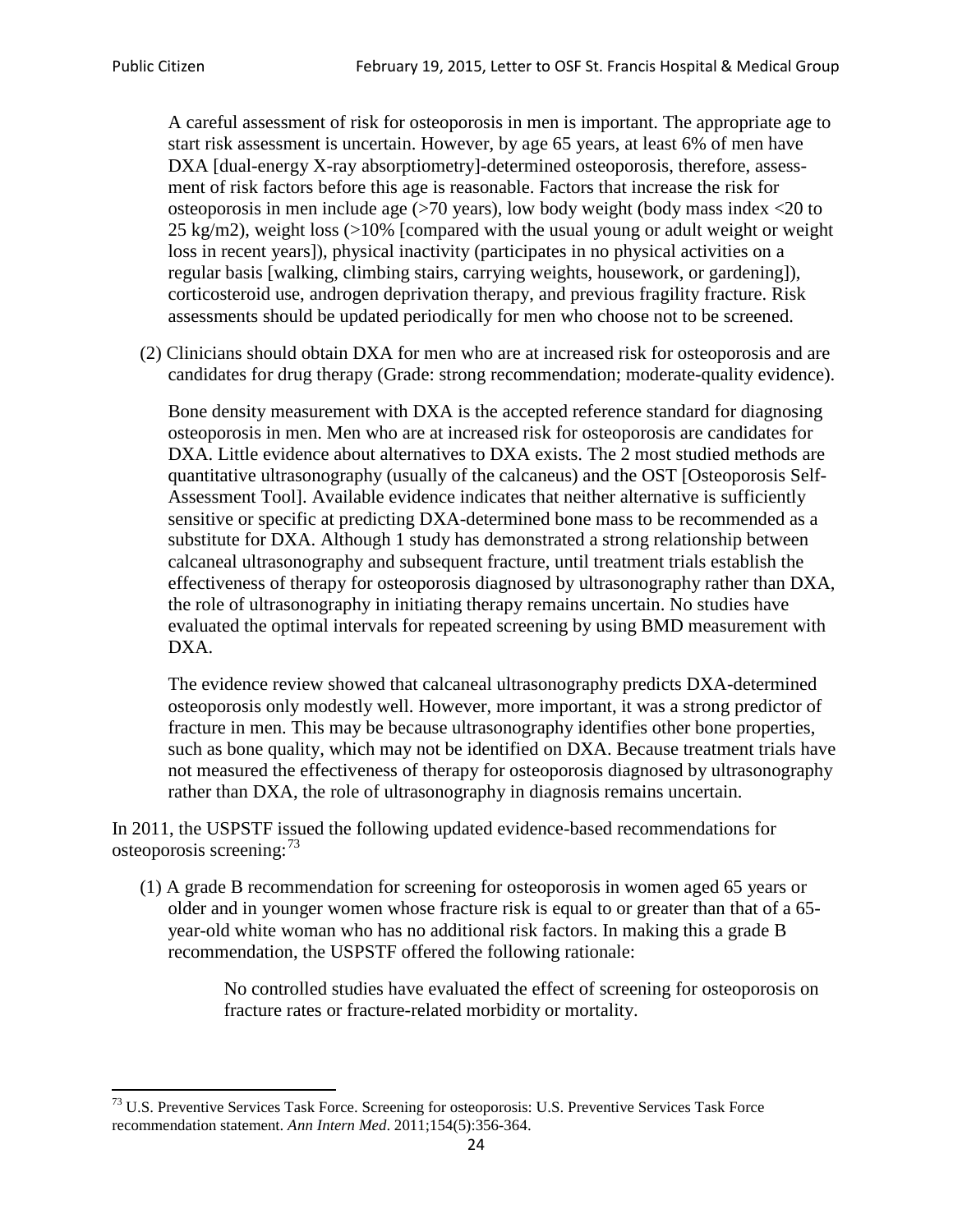In postmenopausal women who have no previous osteoporotic fractures, the USPSTF found convincing evidence that drug therapies reduce the risk for fractures. In women aged 65 years or older and in younger women whose fracture risk is equal to or greater than that of a 65-year-old white woman who has no additional risk factors, the USPSTF judged that the benefit of treating screeningdetected osteoporosis is at least moderate.

(2) An I statement concluding that the current evidence is insufficient to assess the balance of benefits and harms of screening for osteoporosis in men.

> Because of the lack of relevant studies, the USPSTF found inadequate evidence that drug therapies reduce the risk for fractures in men who have no previous osteoporotic fractures. The USPSTF identified the absence of randomized trials of primary fracture prevention in men who have osteoporosis as a critical gap in the evidence.

The USPSTF concludes that for men, evidence of the benefits of screening for osteoporosis is lacking and the balance of benefits and harms cannot be determined.

In discussing how often women should be screened for osteoporosis, the USPSTF noted the following: $74$ 

The potential value of rescreening women whose initial screening test did not detect osteoporosis is to improve fracture risk prediction. Evidence is lacking about optimal intervals for repeated screening and whether repeated screening is necessary in a woman with normal BMD. Because of limitations in the precision of testing, a minimum of 2 years may be needed to reliably measure a change in BMD; however, longer intervals may be necessary to improve fracture risk prediction. A prospective study of 4124 women aged 65 years or older found that neither repeated BMD measurement nor the change in BMD after 8 years was more predictive of subsequent fracture risk than the original measurement.

In 2012, the American College of Obstetricians and Gynecologists (ACOG) issued the following updated evidence-based recommendations on screening women for osteoporosis:<sup>[75](#page-24-1)</sup>

Bone density screening for women should begin at age 65 years. DXA absorptiometry screening can be used selectively for women younger than 65 years if they are postmenopausal and have other significant risk factors for osteoporosis or fracture.

Regarding how often women should be screened for osteoporosis, the ACOG recommended the following: $^{76}$  $^{76}$  $^{76}$ 

(1) In the absence of new risk factors, DXA screening should not be performed more frequently than every 2 years.

<span id="page-24-2"></span><span id="page-24-1"></span><span id="page-24-0"></span><sup>74</sup> *Ibid.* <sup>75</sup> American College of Obstetricians and Gynecologists. Osteoporosis. September 17, 2012. [http://www.guideline.gov/content.aspx?id=38413#Section420.](http://www.guideline.gov/content.aspx?id=38413#Section420) Accessed January 7, 2015.<br><sup>76</sup> *Ibid.*